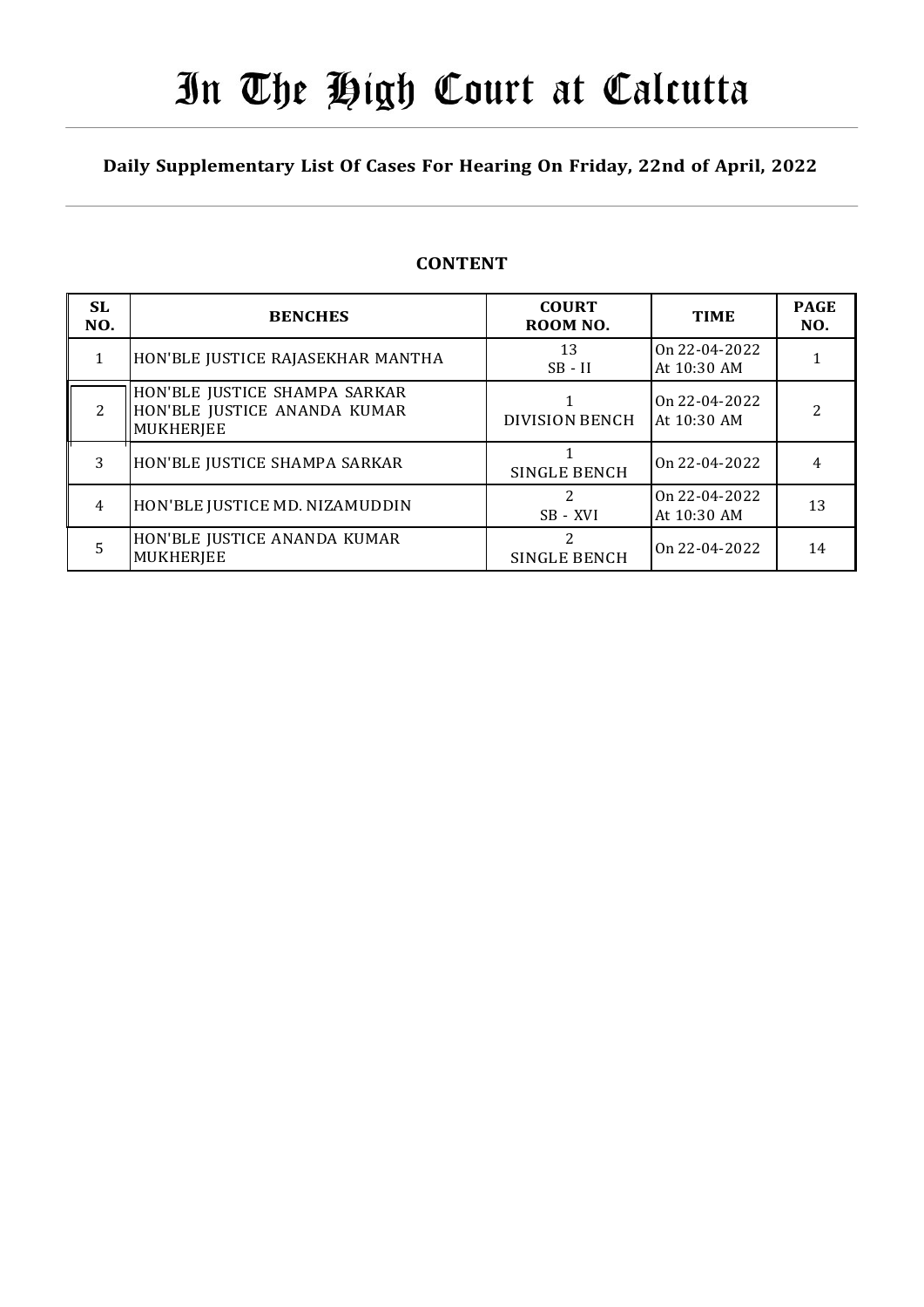

In The Circuit Bench at Port Blair

## Appellate Side

DAILY CAUSELIST For Friday The 22nd April 2022

COURT NO. 13

## SINGLE BENCH (SB - II)

AT 10:30 AM

HON'BLE JUSTICE RAJASEKHAR MANTHA (VIA VIDEO CONFERENCE)

FROM PRINCIPAL BENCH

#### CONTEMPT APPLICATION

| 1  | CPAN/13/2018      | THE SEAFARERS<br>CONFEDERATION OF INDIA<br>(SCI)<br>VS<br>SHRI ANUP KUMAR<br>SHARMA, CHAIRMAN AND<br><b>MANAGING DIRECTOR OF</b><br>SHIPPING CORPORATION<br>OF INDIA LTD. | SHYAMALI GANGLY  | <b>RAMENDU</b><br>AGARWAL |
|----|-------------------|---------------------------------------------------------------------------------------------------------------------------------------------------------------------------|------------------|---------------------------|
| in | WPA/82/2018       | THE SEAFARERS<br>CONFEDERATION OF INDIA<br>(SCI)<br>VS<br>THE SHIPPING<br>CORPORATION OF INDIA<br>LTD. AND ORS.                                                           | SHYAMALI GANGULY | <b>RAMENDU</b><br>AGARWAL |
|    | IA NO: CAN/1/2021 |                                                                                                                                                                           |                  |                           |

IA NO: CAN/1/2021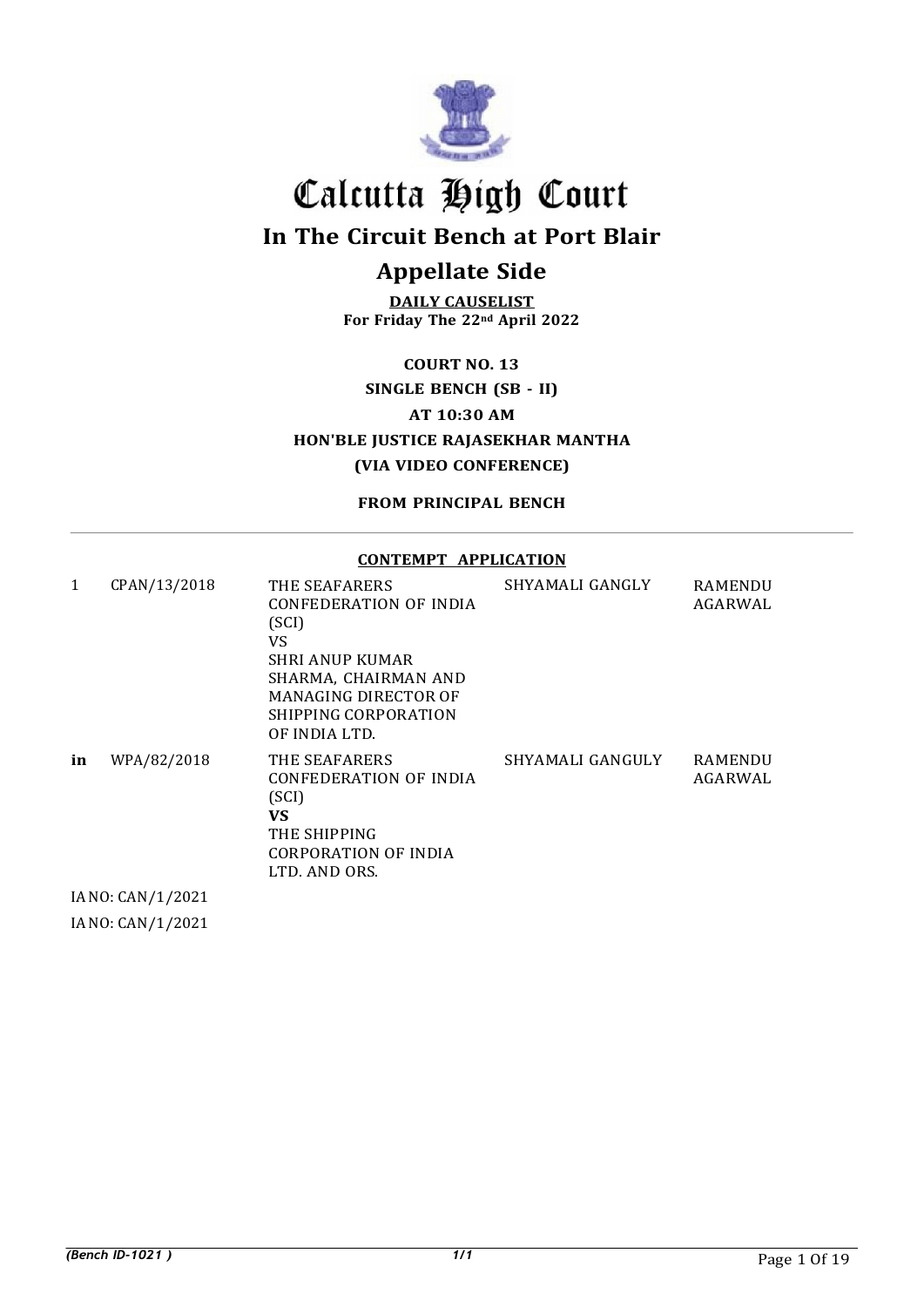

## In The Circuit Bench at Port Blair

## Appellate Side

DAILY CAUSELIST For Friday The 22nd April 2022

COURT NO. 1

#### DIVISION BENCH (DB)

## AT 10:30 AM

HON'BLE JUSTICE SHAMPA SARKAR HON'BLE JUSTICE ANANDA KUMAR MUKHERJEE

#### TO BE MENTIONED

| $\mathbf{1}$ | CRM(A)/2/2022                | HIMOJYOTI<br>BHATTACHARJEE@HIMOJYOTI<br><b>BHATTACARJEE</b><br><b>VS</b><br>STATE(UNION TERRRTORY OF<br>ANDAMAN AND NICOBAR<br>ISLANDS) | SANJAY MUKHERJEE                                   |                                                                                |
|--------------|------------------------------|-----------------------------------------------------------------------------------------------------------------------------------------|----------------------------------------------------|--------------------------------------------------------------------------------|
|              |                              | <b>SPECIALLY FIXED MATTERS</b>                                                                                                          |                                                    |                                                                                |
| 2            | MA/34/2020                   | THE LIEUTENANT GOVERNOR<br>AND ORS.<br><b>VS</b><br>CAPT. ALAGURAJ AND ORS.                                                             | <b>SHATADRU</b><br>CHAKRABORTY,<br>RAMENDU AGARWAL | ANJILI NAG, TULSI<br>LALL, ARUL PETER                                          |
|              | IA NO: CAN/1/2021            |                                                                                                                                         |                                                    |                                                                                |
|              |                              | <b>FOR HEARING</b>                                                                                                                      |                                                    |                                                                                |
| 3            | CRA/2/2020                   | <b>SHYAMA KANTO BISWAS</b><br><b>VS</b><br>THE STATE                                                                                    | D.ILANGO, ANJILI<br><b>NAG</b>                     | A.S.ZINU                                                                       |
| 4            | CRA/226/2020<br>(11.00 A.M.) | <b>GOPAL BAROI @ ABHIR BAROI</b><br><b>VS</b><br>THE STATE                                                                              | <b>ANJILI NAG</b>                                  | A.S.ZINU                                                                       |
|              | IA NO: CRAN/1/2021           |                                                                                                                                         |                                                    |                                                                                |
| 5            | FAT/1/2021<br>(11.00 A.M.)   | <b>RAM CHANDER</b><br><b>VS</b><br><b>ANANTA</b>                                                                                        | <b>ANJILI NAG</b>                                  | <b>KMB JAYAPAL</b>                                                             |
| 6            | MA/5/2021                    | THESLEEMA M.K.<br><b>VS</b><br>ANDAMAN AND NICOBAR<br>ADMINISTRATION AND ORS.                                                           | N.A.KHAN                                           | <b>SHATADRU</b><br>CHAKRABORTY,<br><b>RAMENDU</b><br>AGARWAL,<br>K.M.B.JAYAPAL |

IA NO: CAN/1/2021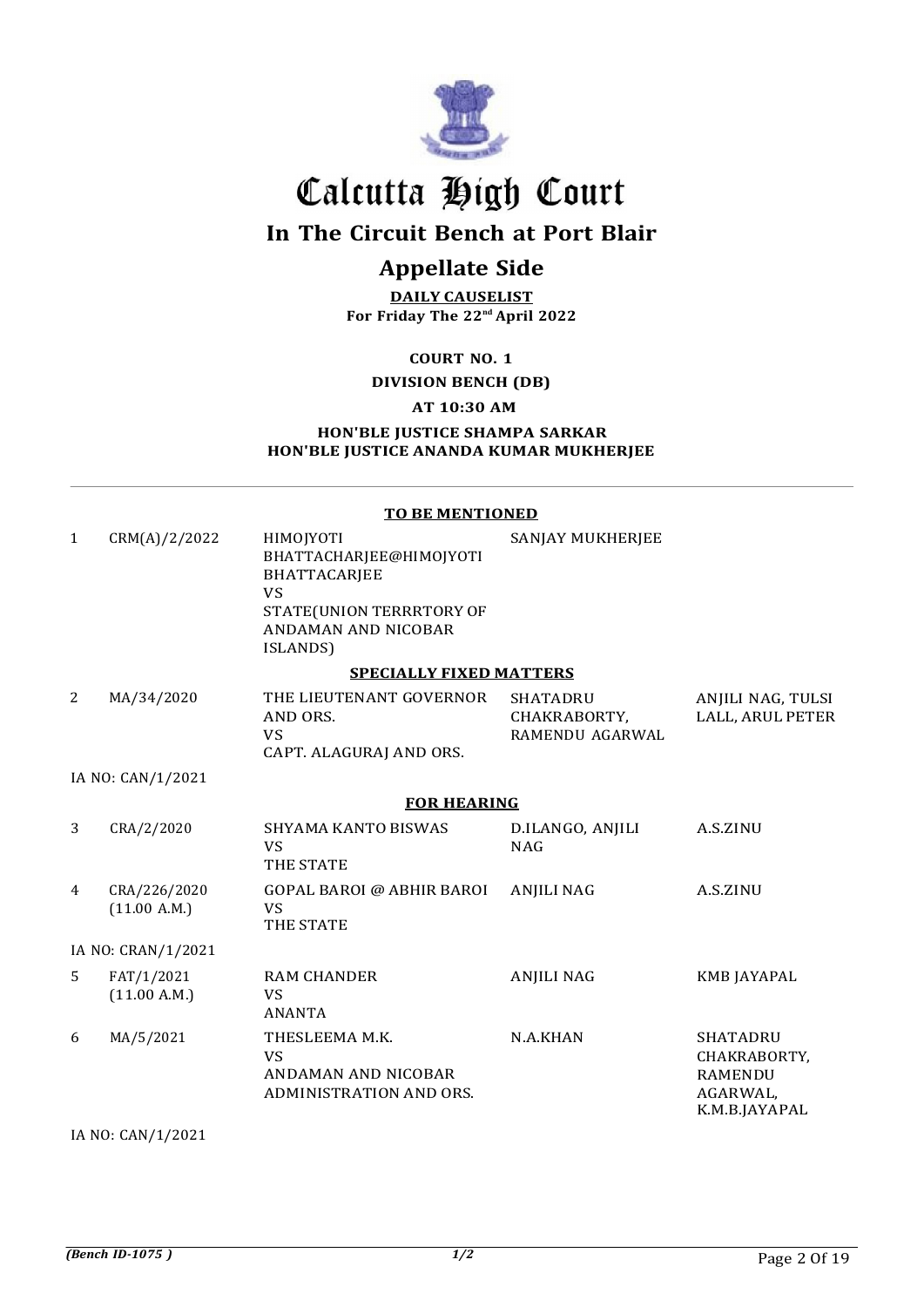| 7  | CRA/15/2021                     | <b>AMRITO HALDER</b><br><b>VS</b><br>THE STATE                                         | D. ILANGO                                | <b>SUMIT KARMAKAR</b> |
|----|---------------------------------|----------------------------------------------------------------------------------------|------------------------------------------|-----------------------|
| 8  | CRA/16/2021                     | RITA DHALI<br>VS<br>THE STATE                                                          | DEEP CHAIM, KABIR,<br><b>AJIT PRASAD</b> | <b>SUMIT KARMAKAR</b> |
| 9  | FMA/3/2022                      | LAXMI NARAYAN<br>VS<br><b>HARBANS KAUR AND OTHERS</b>                                  | KMB JAYAPAL, G.MINI                      | ANJILI NAG            |
|    | IA NO: CAN/1/2022               |                                                                                        |                                          |                       |
|    |                                 | <b>APPLICATION</b>                                                                     |                                          |                       |
| 10 | FAT/3/2021                      | U.V.ANUMOD<br>VS<br>T.RAJITHA KUMARI                                                   | K.M.B.JAYAPAL                            |                       |
| 11 | CRM/11/2021                     | PANKAJ KUMAR RAI<br>VS<br>THE STATE                                                    | MD. TABRAIZ                              |                       |
|    | IA NO: CRAN/1/2021, CRAN/2/2021 |                                                                                        |                                          |                       |
| 12 | FMA/1/2022                      | SUNIL CHANDRA TAKHUR<br><b>VS</b><br>SANTI SUDHA SINGH                                 | N.A.KHAN                                 | K.M.B.JAYAPAL         |
|    | IA NO: CAN/1/2022, CAN/2/2022   |                                                                                        |                                          |                       |
| 13 | MAT/1/2022                      | THE ANDAMAN AND NICOBAR<br>ADMINISTRATION<br><b>VS</b><br><b>G SENGUTTUVAN AND ORS</b> | RAMENDU AGARWAL                          |                       |
|    | IA NO: CAN/1/2022, CAN/2/2022   |                                                                                        |                                          |                       |
| 14 | FAT/2/2022                      | K. CHANDER SHAKER RAO<br>VS<br>D. DEVI                                                 | R.P. GOBIND                              |                       |
|    | IA NO: CAN/1/2022               |                                                                                        |                                          |                       |
| 15 | FMA/2/2022                      | LAXMI NARAYAN<br>VS<br><b>HARBANS KAUR AND OTHERS</b>                                  | KMB JAYAPAL, G.MINI                      | <b>ANJILI NAG</b>     |
|    | IA NO: CAN/1/2022               |                                                                                        |                                          |                       |
| 16 | FMA/5/2022                      | THE EXECUTIVE ENGINEER<br><b>VS</b><br>UTTAM KUMAR SHAH                                | RAMENDU AGARWAL                          |                       |
| 17 | MA/8/2022                       | ISHTIAK ALI<br><b>VS</b><br>THE ASSISTANT<br>COMMISSIONER<br>(SETTLEMENT) AND ORS.     | <b>ANANDA HALDER</b>                     |                       |
|    |                                 | <b>ORDER XLI RULE II</b>                                                               |                                          |                       |
| 18 | SAT/8/2021                      | RANI BALA MISTRY AND ANR.<br>VS<br>HAREKRISHNA MONDAL AND<br><b>OTHERS</b>             | K. VIJAY KUMAR                           |                       |
|    |                                 |                                                                                        |                                          |                       |

IA NO: CAN/1/2022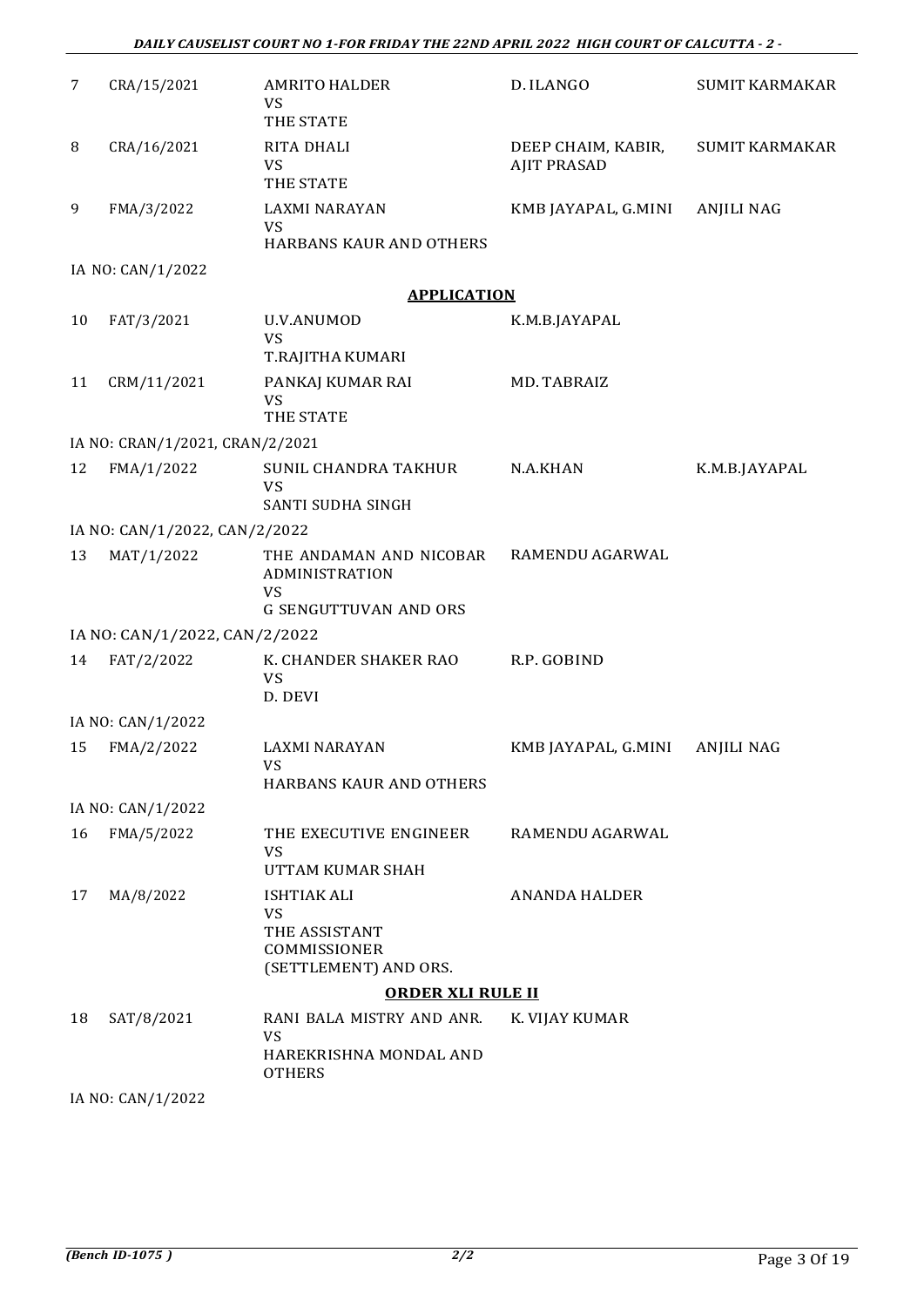

## In The Circuit Bench at Port Blair

## Appellate Side

DAILY CAUSELIST For Friday The 22nd April 2022

### COURT NO. 1

#### SINGLE BENCH (SB)

## HON'BLE JUSTICE SHAMPA SARKAR

|              |             | <b>MOTION</b>                                                                                                     |                |          |
|--------------|-------------|-------------------------------------------------------------------------------------------------------------------|----------------|----------|
| $\mathbf{1}$ | WPA/29/2022 | <b>UPEN CHANDRA BISWAS</b><br><b>VS</b><br>THE ADMINISTRATION AND<br>NICOBAR ADMINISTRATION<br><b>AND OTHERS</b>  | K.M.B.JAYAPAL  | N.A.KHAN |
| wt2          | WPA/30/2022 | MANJULA DEVI<br><b>VS</b><br>THE ANDAMAN AND<br>NICOBAR ADMINISTRATION<br><b>AND OTHERS</b>                       | K.M.B. JAYAPAL | N.A.KHAN |
| wt3          | WPA/31/2022 | SASHI KALA<br>VS.<br>THE ANDAMAN AND<br>NICOBAR ADMINISTRATION<br><b>AND OTHERS</b>                               | K.M.B. JAYAPAL | N.A.KHAN |
| wt4          | WPA/32/2022 | NIRMALA DEVI ALIAS<br>NIRMALA LALL<br><b>VS</b><br>THE ANDAMAN AND<br>NICOBAR ADMINISTRATION<br><b>AND OTHERS</b> | K.M.B.JAYAPAL  | N.A.KHAN |
| wt5          | WPA/33/2022 | SACHIN CHANDRA BISWAS<br><b>VS</b><br>THE ANDAMAN AND<br>NICOBAR ADMINISTRTION<br><b>AND OTHERS</b>               | K.M.B. JAYAPAL | N.A.KHAN |
| wt6          | WPA/34/2022 | PRAVEEN CHANDRA BISWAS<br><b>VS</b><br>THE ANDAMAN AND<br>NICOBAR ADMINISTRATION<br><b>AND OTHERS</b>             | K.M.B.JAYAPAL  | N.A.KHAN |
| wt7          | WPA/35/2022 | <b>SURILLA DEVI</b><br><b>VS</b><br>THE ANDAMAN AND<br>NICOBAR ADMINISTRATION<br><b>AND OTHERS</b>                | K.M.B. JAYAPAL | N.A.KHAN |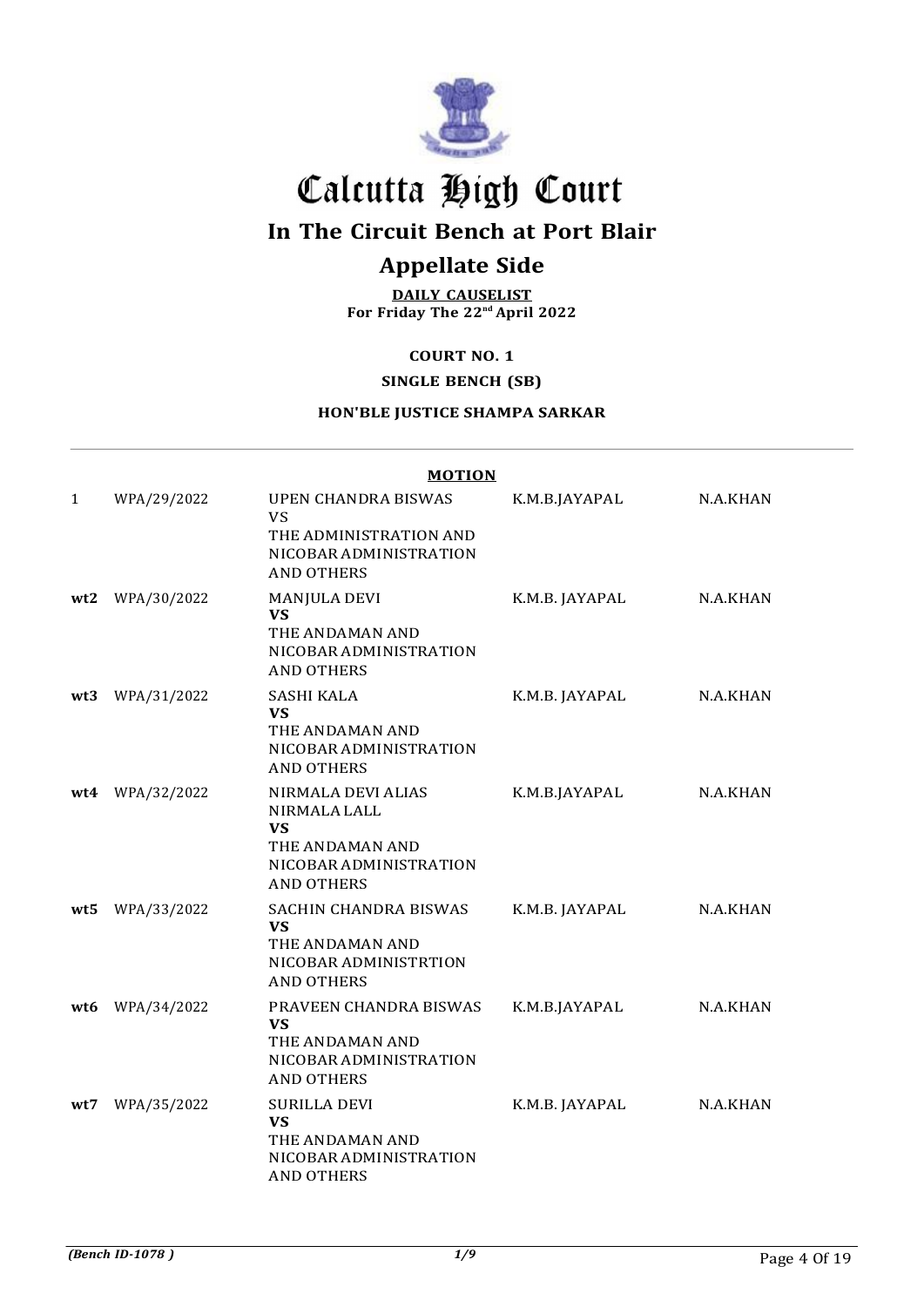| wt8 | WPA/36/2022      | ROMILA DEVI<br><b>VS</b><br>THE ANDAMAN AND<br>NICOBAR ADMINISTRATION<br><b>AND OTHERS</b>                                                          | K.M.B.JAYAPAL                       | N.A.KHAN                                              |
|-----|------------------|-----------------------------------------------------------------------------------------------------------------------------------------------------|-------------------------------------|-------------------------------------------------------|
| wt9 | WPA/46/2022      | <b>SARMILA DEVI</b><br>VS<br>THE ANDAMAN AND<br>NICOBAR ADMINISTRATION<br><b>AND OTHERS</b>                                                         | KMB JAYAPAL                         | N.A.KHAN                                              |
|     | wt10 WPA/47/2022 | NAVEEN CHANDRA BISWAS<br><b>VS</b><br>THE ANDAMAN AND<br>NICOBAR ADMINISTRATION<br><b>AND OTHERS</b>                                                | KMB JAYAPAL                         | N.A.KHAN                                              |
| 11  | WPA/291/2021     | K. KANNAN<br><b>VS</b><br>THE ANDAMAN AND<br>NICOBAR ADMINISTRATION<br><b>AND OTHERS</b>                                                            | S. GLORIA MARY                      | SHATADRU<br>CHAKRABORTY,<br><b>RAMENDU</b><br>AGARWAL |
| 12  | WPA/50/2022      | <b>SHAKTI DAS</b><br><b>VS</b><br>THE DEPUTY COMMISSIONER<br><b>AND OTHERS</b>                                                                      | <b>ANANDA HALDER</b>                | SALIM MOHAMMED,<br><b>V.D.SIVABALAN</b>               |
| 13  | WPA/51/2022      | PRADEEP KUJUR<br><b>VS</b><br>THE DIVISIONAL FOREST<br><b>OFFICER</b>                                                                               | <b>GOPALA BINNU</b><br><b>KUMAR</b> |                                                       |
| 14  | WPA/60/2022      | <b>INDERNATH</b><br><b>VS</b><br>THE LIEUTENANT<br><b>GOVERNOR AND OTHERS</b>                                                                       | <b>K.SABIR</b>                      | <b>SALIM MOHAMMED</b>                                 |
| 15  | WPA/62/2022      | JAG NARAYAN<br><b>VS</b><br>THE ANDAMAN AND<br>NICOBAR ADMINISTRATION<br>AND ORS.                                                                   | K.M.B.JAYAPAL                       | <b>SALIM MOHAMMED</b>                                 |
| 16  | WPA/63/2022      | THENALIL ABRAHAM<br><b>THOMAS</b><br><b>VS</b><br>THE DEPUTY COMMISSIONER                                                                           | <b>K.SABIR</b>                      | <b>SALIM MOHAMMED</b>                                 |
| 17  | WPA/64/2022      | S. SANTOSH KUMAR AND<br><b>OTHERS</b><br>VS<br>THE LIEUTENANT<br><b>GOVERNOR AND OTHERS</b>                                                         | <b>ANJILI NAG</b>                   | N.A.KHAN                                              |
| 18  | WPA/66/2022      | ANDAMAN AND NICOBAR<br><b>COOPERATIVE WORKERS</b><br><b>UNION</b><br><b>VS</b><br>MALABAR COOPERATIVE<br><b>COCONUT FARMING SOCIETY</b><br>OGRABRAJ | <b>G.BINNU KUMAR</b>                | DEEP CHAIM KABIR,<br>S.AJITH PRASAD                   |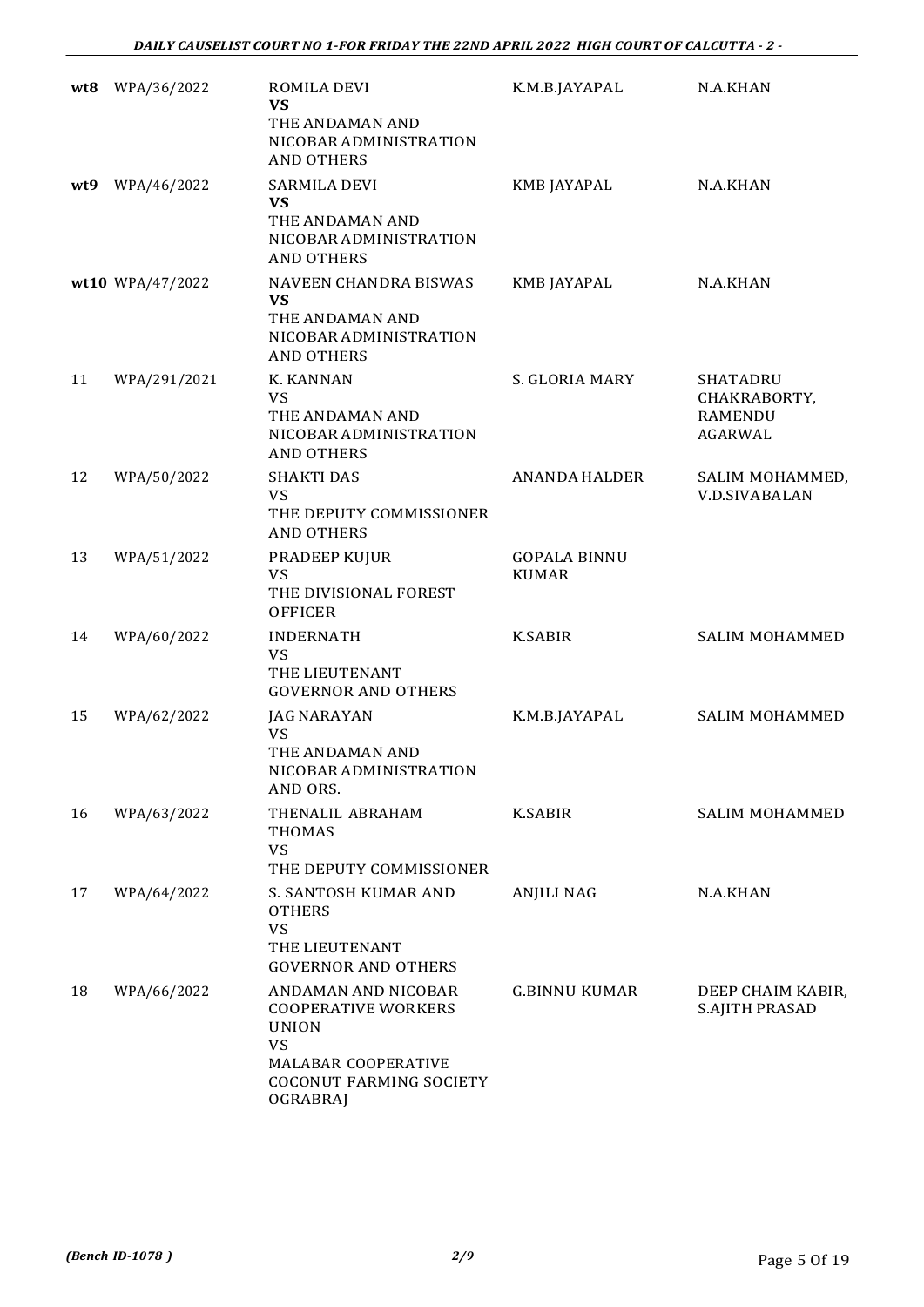| 19 | WPA/69/2022 | VINITHA KUMARI<br>VS<br>THE LIEUTENANT<br><b>GOVERNOR AND ORS.</b>                                                      | K.M.B.JAYAPAL     |                                                              |
|----|-------------|-------------------------------------------------------------------------------------------------------------------------|-------------------|--------------------------------------------------------------|
| 20 | WPA/70/2022 | TARAMANI DEVI<br><b>VS</b><br>THE ANDAMAN AND<br>NICOBAR ADMINISTRATION<br>AND ANR.                                     | K.M.B.JAYAPAL     |                                                              |
| 21 | WPA/71/2022 | MISS KIRAN KUMARI<br>VS<br>THE ANDAMAN AND<br>NICOBAR ADMINISTRATION<br>AND ANR.                                        | K.M.B.JAYAPAL     |                                                              |
| 22 | WPA/72/2022 | JHIRGA TIRKEY<br><b>VS</b><br>THE DEPUTY COMMISSIONER<br>AND ANR.                                                       | <b>K.SABIR</b>    |                                                              |
| 23 | WPA/73/2022 | G.PURUSOTHAM<br>VS<br>THE DEPUTY COMMISSIONER<br>AND ANR.                                                               | K. SABIR          |                                                              |
| 24 | WPA/75/2022 | M/S HONEY BAR AND<br>RESTAURANT<br><b>VS</b><br>THE UNION TERRITORY OF<br>ANDAMAN AND NICOBAR<br><b>ISLAND AND ORS.</b> | K.M.B. JAYAPAL    | <b>SHATADRU</b><br>CHAKRABORTY,<br><b>RAMENDU</b><br>AGARWAL |
| 25 | WPA/77/2022 | <b>MANTU MONDAL</b><br>VS<br>THE DEPUTY COMMISSIONER                                                                    | <b>K.SABIR</b>    |                                                              |
| 26 | WPA/78/2022 | <b>JULEE BAIRAGI</b><br>VS<br>THE REGISTRAR (BIRTHS<br>AND DEATHS) AND ANR.                                             | <b>ANJILI NAG</b> |                                                              |
| 27 | WPA/79/2022 | A. KANNAN<br>VS<br>THE SUB-<br>DIVISIONALMAGISTRATE                                                                     | <b>ANJILI NAG</b> |                                                              |
| 28 | WPA/80/2022 | PURNIMA<br>VS<br>THE ANDAMAN AND<br>NICOBAR ADMINISTRATION<br>AND ANR.                                                  | K.M.B. JAYAPAL    |                                                              |
| 29 | WPA/81/2022 | ROOFERS HOTELS LIMITED<br>AND ANR.<br><b>VS</b><br>THE DEPUTY<br>COMMISSIONERA AND ORS.                                 | <b>ANJILI NAG</b> |                                                              |
| 30 | WPA/82/2022 | SASHIKALA<br><b>VS</b><br>THE ANDAMAN AND<br>NICOBAR ADMINISTRATION<br>AND ANR.                                         | K.M.B.JAYAPAL     |                                                              |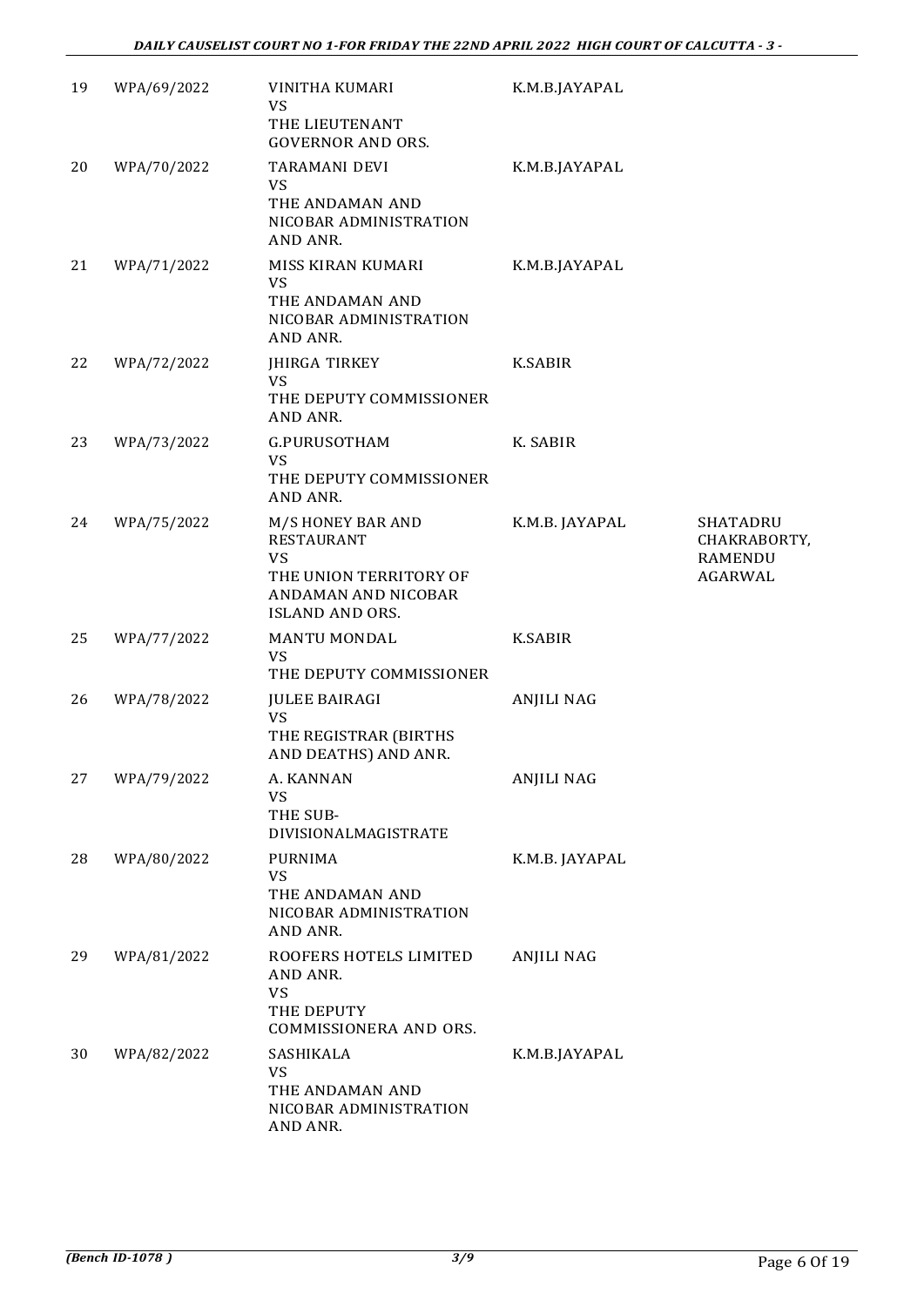| 31 | WPA/83/2022  | K. SARAVANAN<br>VS<br>THE LIEUTENANT<br><b>GOVERNOR AND ORS.</b>                                                 | ANJILI NAG                          |
|----|--------------|------------------------------------------------------------------------------------------------------------------|-------------------------------------|
| 32 | WPA/84/2022  | <b>SULABHA KISHEN</b><br><b>VS</b><br>THE ANDAMAN AND<br>NICOBAR ADMINISTRATION<br>AND ANR.                      | K.M.B. JAYAPAL                      |
| 33 | WPA/85/2022  | <b>VIKAS KISHEN</b><br>VS.<br>THE ANDAMAN AND<br>NICOBAR ADMINISTRATION<br>AND ANR.                              | K.M.B. JAYAPAL                      |
| 34 | WPA/86/2022  | M/S HOTEL DREAM PALACE<br>AND ORS.<br><b>VS</b><br>THE CHIEF LABOUR<br><b>COMMISSIONER (CENTRAL)</b><br>AND ORS. | RAKESH KUMAR                        |
| 35 | WPA/87/2022  | <b>KHAGAN SIKDER</b><br><b>VS</b><br>THE LIEUTENANT<br><b>GOVERNOR AND ORS.</b>                                  | PROHIT MOHAN LAL                    |
| 36 | WPA/89/2022  | MOHD. SHAFI AND 10 ORS.<br><b>VS</b><br>THE ANDAMAN AND<br>NICOBAR ADMINISTRATION<br>AND ORS.                    | PARDESHIA MUNDA                     |
| 37 | WPA/92/2022  | RADHA DEY AND ORS.<br>VS.<br>THE DEPUTY COMMISSIONER<br>AND ANR.                                                 | N.A.KHAN                            |
| 38 | WPA/93/2022  | RANJITA MISTRY<br>VS<br>THE DIRECTOR OF HEALTH<br><b>SERVICES AND ANR.</b>                                       | N.A.KHAN                            |
| 39 | WPA/94/2022  | <b>SANTHA KUMARI</b><br><b>VS</b><br>THE LIEUTENANT<br><b>GOVERNOR AND ORS.</b>                                  | <b>MAHESHWAR LALL</b>               |
| 40 | WPA/95/2022  | G. PALANI<br><b>VS</b><br>THE ANDAMAN AND<br>NICOBAR ADMINISTRATION<br>AND ORS.                                  | G.MINI                              |
| 41 | WPA/96/2022  | T.V.MOHAN<br><b>VS</b><br>THE LIEUTENANT<br><b>GOVERNOR AND ORS.</b>                                             | <b>VEEDUR NARAYAN</b>               |
| 42 | WPA/102/2022 | <b>G. NEDUNCHEZIAN</b><br><b>VS</b><br>THE HONORABLE CALCUTTA<br>HIGH COURT AND ORS.                             | <b>GOPALA BINNU</b><br><b>KUMAR</b> |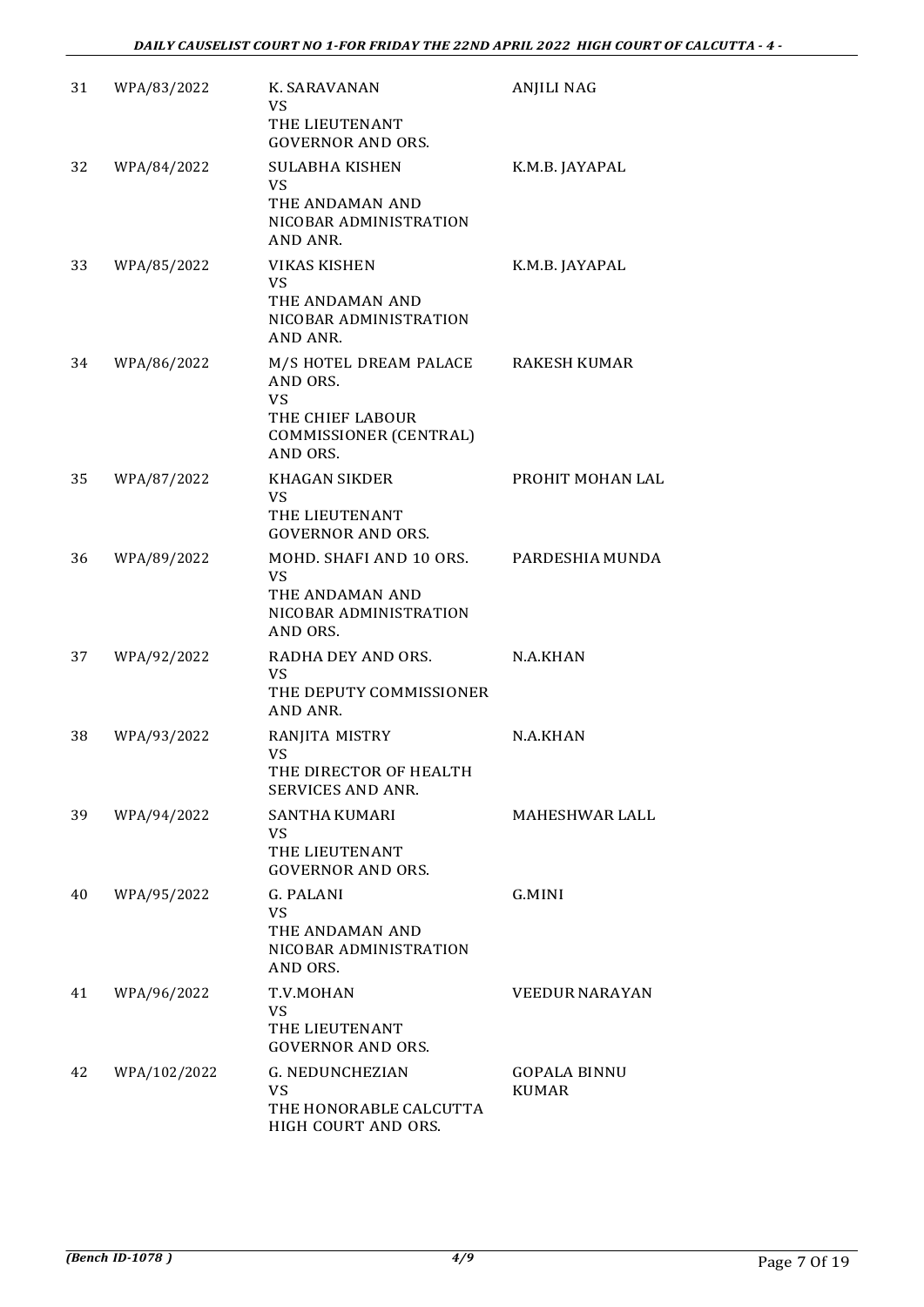| 43 | WPA/103/2022      | M. USHA AND ANR.<br>VS<br>THE DEPUTY COMMISSIONER<br>AND ANR.                                                          | <b>GOPALA BINNU</b><br><b>KUMAR</b> |                                       |
|----|-------------------|------------------------------------------------------------------------------------------------------------------------|-------------------------------------|---------------------------------------|
| 44 | WPA/104/2022      | A. PRIYADHARSHAN ALIAS<br><b>DARSAN</b><br>VS<br>THE ANDAMAN AND<br>NICOBAR ADMINISTRATION<br>AND ORS.                 | K.M.B. JAYAPAL                      |                                       |
| 45 | WPA/105/2022      | C. ARMUGAM<br><b>VS</b><br>THE ANDAMAN AND<br>NICOBAR ADMINISTRATION<br>AND ORS.                                       | K.M.B. JAYAPAL                      |                                       |
| 46 | WPA/106/2022      | <b>GEETA DEVI</b><br><b>VS</b><br>THE TEHSILDAR                                                                        | PARDESHIA MUNDA                     |                                       |
| 47 | WPA/107/2022      | MOHD. SHAFI AND ORS.<br><b>VS</b><br>THE ANDAMAN AND<br>NICOBAR ADMINISTRATION<br>AND ORS.                             | <b>V.D.SIVABALAN</b>                |                                       |
| 48 | WPA/108/2022      | V. RAGUBALAN<br>VS<br>THE DIRECTORATE OF<br><b>HEALTH SERVICES</b>                                                     | <b>RAKESH PAL GOBIND</b>            |                                       |
| 49 | WPA/109/2022      | V. RAGHUBALAN<br><b>VS</b><br>THE DIRECTOR ANDAMAN<br>NICOBAR ISLANDS<br><b>INSTITUTE OF MEDICAL</b><br><b>SCIENCE</b> | <b>RAKESH PAL GOBIND</b>            |                                       |
| 50 | WPA/110/2022      | S. BALARAMAN<br>VS<br>THE ANDAMAN AND<br>NICOBAR ADMINISTRATION<br>AND ANR.                                            | K.M.B. JAYAPAL                      |                                       |
| 51 | WPA/111/2022      | RAJA BHAGWAN DAS KAPOOR<br><b>VS</b><br>THE ANDAMAN AND<br>NICOBAR ADMINISTRATION<br>AND ANR.                          | K.M.B. JAYAPAL                      |                                       |
|    |                   | <b>FOR ORDERS</b>                                                                                                      |                                     |                                       |
| 52 | WPA/92/2021       | SHABAB ALI AND ORS.<br>VS<br>THE LIEUTENANT<br><b>GOVERNOR AND ORS.</b>                                                | <b>ANANDA HALDER</b>                | <b>ARUL PRASANTH</b><br>K.M.B.JAYAPAL |
|    | wt53 WPA/313/2018 | <b>SHOBA SINGH</b><br><b>VS</b><br>THE ANDAMAN AND<br>NICOBAR ADMINISTRATION<br>AND ORS.                               | K.M.B.JAYAPAL                       |                                       |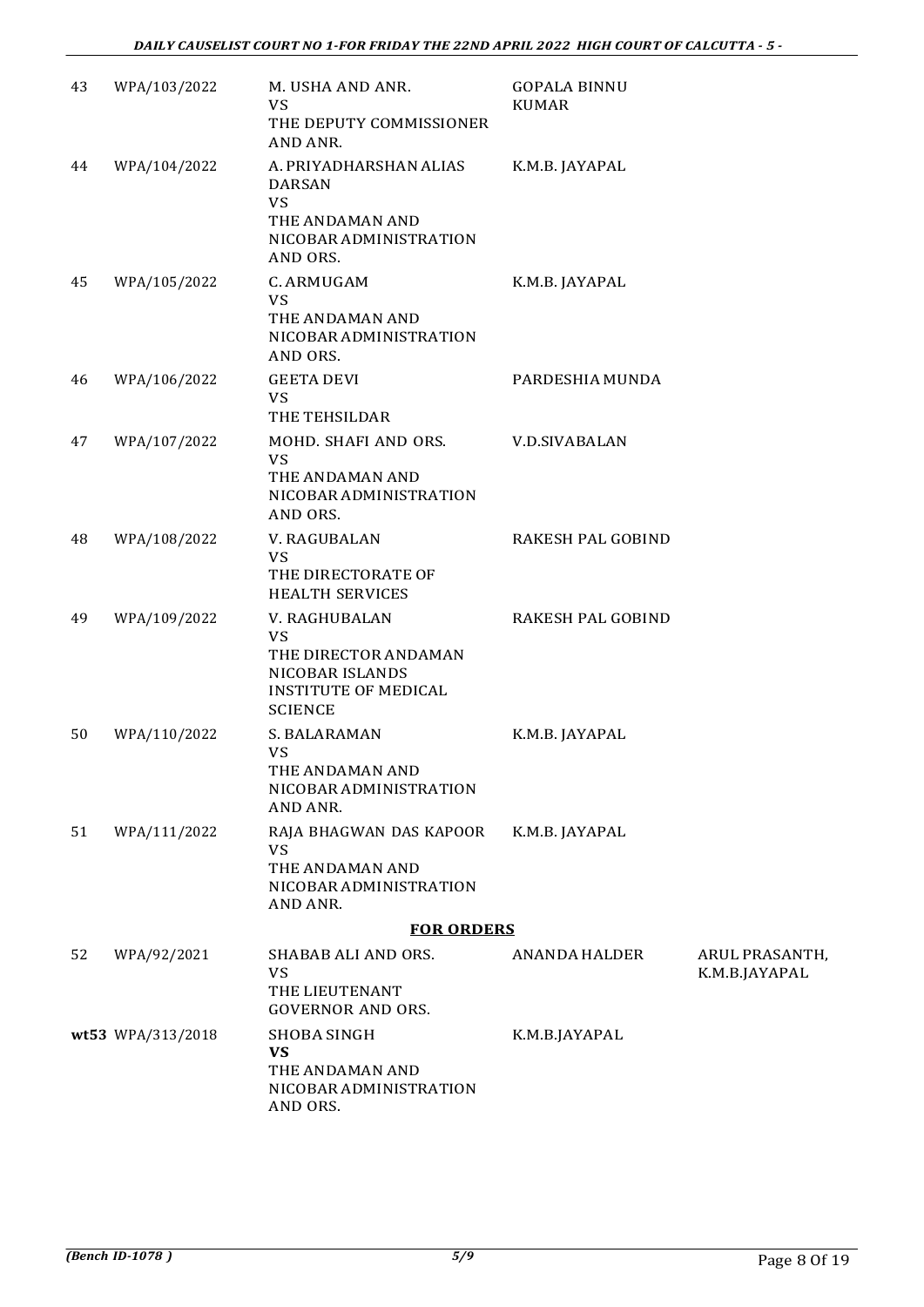| 54 | WPA/192/2021      | <b>CENTRE OF INDIAN TRADE</b><br><b>UNIONS</b><br><b>VS</b><br>THE LIEUTENANT<br><b>GOVERNOR AND ORS.</b> | <b>G.BINNU KUMAR</b>                        | SHATADRU<br>CHAKRABORTY,<br><b>RAMENDU</b><br>AGARWAL               |
|----|-------------------|-----------------------------------------------------------------------------------------------------------|---------------------------------------------|---------------------------------------------------------------------|
|    |                   | <b>APPLICATION</b>                                                                                        |                                             |                                                                     |
| 55 | AP/13/2021        | MARINE SERVICES PVT. LTD.<br>AND ANR.<br><b>VS</b><br>THE HON'BLE LIEUTENANT<br><b>GOVERNOR AND ANR.</b>  | MOHD. TABRAIZ                               | <b>SHATADRU</b><br>CHAKRABORTY,<br><b>RAMENDU</b><br><b>AGARWAL</b> |
|    | IA NO: CAN/1/2022 |                                                                                                           |                                             |                                                                     |
| 56 | AP/2/2022         | <b>BAPI SAHA</b><br><b>VS</b><br>THE SUPERINTENDING<br><b>ENGINEER AND ANR.</b>                           | <b>TAPAN KUMAR DAS</b>                      |                                                                     |
| 57 | WPA/101/2022      | <b>SUJIT ROY</b><br>VS<br>THE HONORABLE CALCUTTA<br>HIGH COURT AND ORS.                                   | <b>GOPALA BINNU</b><br><b>KUMAR</b>         |                                                                     |
| 58 | WPA/112/2022      | ALBERT ARUN TIRKEY<br><b>VS</b>                                                                           | S.C. MISHRA                                 |                                                                     |
|    |                   | THE ASSISTANT ENGINEER<br><b>FOR HEARING</b>                                                              |                                             |                                                                     |
| 59 | WPA/159/2014      | A.ZAHEED                                                                                                  | K.M.B.JAYAPAL,                              | ARUL PRASANTH                                                       |
|    |                   | <b>VS</b><br>THE ANDAMAN AND<br>NICOBAR ADMINISTRATION<br>AND ORS.                                        | G.MINI                                      |                                                                     |
| 60 | WPA/9/2018        | P.SUNDARA RAO<br><b>VS</b><br>THE LIEUTENANT<br><b>GOVERNOR AND ORS.</b>                                  | <b>GOPALA BINNU</b><br><b>KUMAR</b>         | <b>SHATADRU</b><br>CHAKRABORTY,<br><b>RAMENDU</b><br>AGARWAL        |
| 61 | WPA/236/2018      | <b>EXECUTIVE ENGINEER,</b><br>CONSTRUCTION DIVISION-II,<br>APWD<br>VS                                     | SHATADRU<br>CHAKRABORTY,<br>RAMENDU AGARWAL | <b>GOPALA BINNU</b><br><b>KUMAR</b>                                 |
|    |                   | S. PRABHAKARAN AND ORS.                                                                                   |                                             |                                                                     |
| 62 | WPA/173/2019      | <b>SHRI BIRSA KINDO</b><br><b>VS</b><br>THE DIVISIONAL FOREST<br>OFFICER, MAYABUNDER                      | <b>GOPALA BINU KUMAR</b>                    | <b>SHATADRU</b><br>CHAKRABORTY,<br><b>RAMENDU</b><br>AGARWAL        |
| 63 | WPA/206/2019      | SUDEEP RAI SHARMA<br>VS<br>THE UNION OF INDIA AND<br>ORS.                                                 | <b>GOPALA BINU KUMAR</b>                    | S.GANGULY                                                           |
| 64 | WPA/209/2019      | R. KAUSHALYA AND ORS.<br>VS<br>THE UNION OF INDIA AND<br>ORS.                                             | ANJILI NAG, SHIPRA<br>MANDAL                | MOHD. TABRAIZ                                                       |
| 65 | WPA/238/2019      | SMTI. PRIYA MINJ<br>VS<br>THE ANDAMAN AND<br>NICOBAR ADMINISTRATION<br>AND ANR.                           | K. M. B. JAYAPAL                            | <b>VIKAS TEWARY</b>                                                 |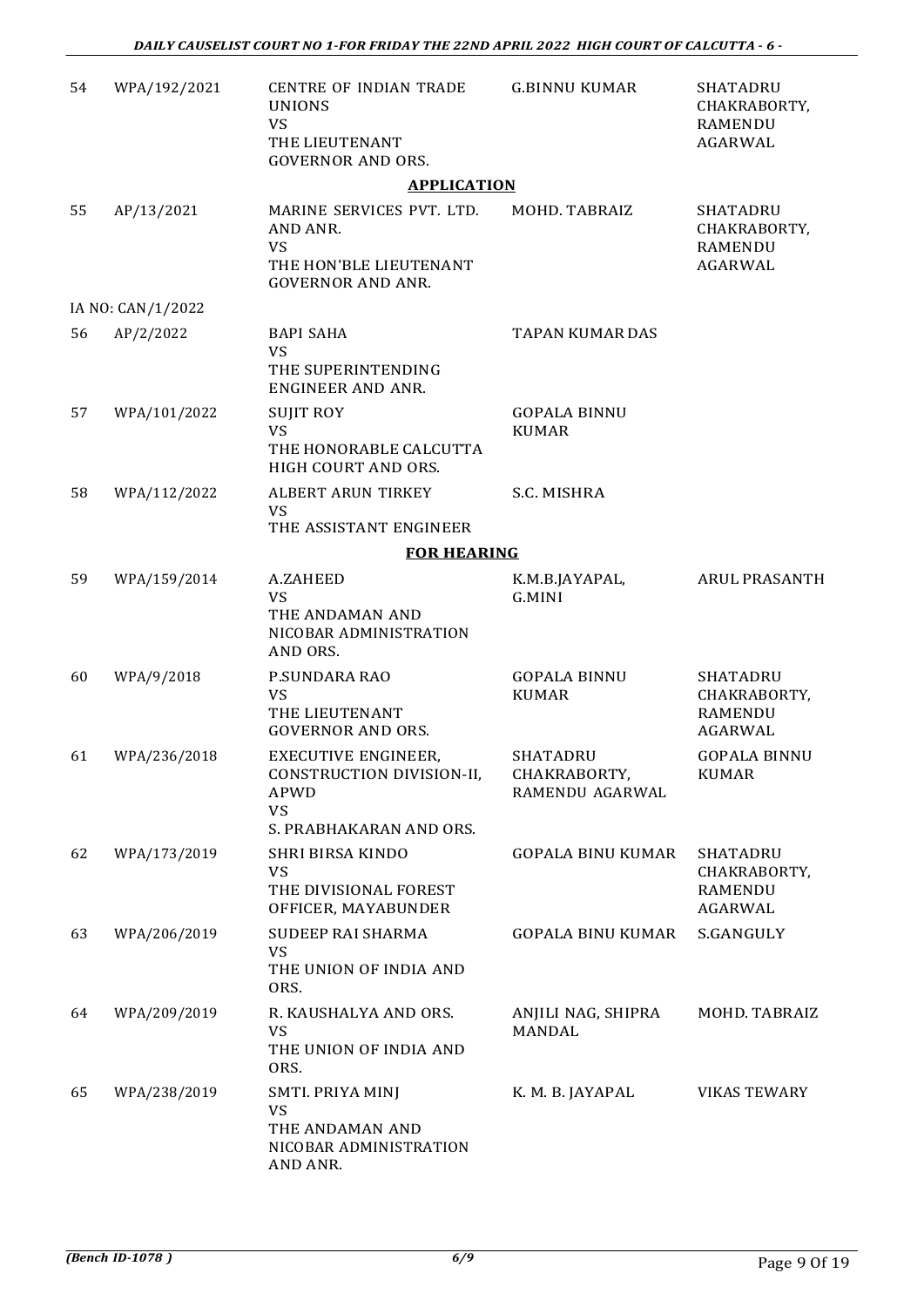| 66 | WPA/241/2019 | THE EXECUTIVE ENGINEER<br><b>NORTH ANDAMAN</b><br><b>CONSTRUCTION DIVISION</b><br>(NACD)<br><b>VS</b><br>SMTI. REKHA NAIR AND ORS.      | SHATADRU<br>CHAKRABORTY,<br>RAMENDU AGARWAL | <b>GOPALA BINNU</b><br><b>KUMAR</b>   |
|----|--------------|-----------------------------------------------------------------------------------------------------------------------------------------|---------------------------------------------|---------------------------------------|
| 67 | WPA/243/2019 | KARTICK AND ORS.<br>VS<br>THE LIEUTENANT<br><b>GOVERNOR AND ORS.</b>                                                                    | ANJILI NAG, SHIPRA<br><b>MANDAL</b>         | RAMENDU<br>AGARWAL                    |
| 68 | WPA/246/2019 | <b>A.SUNDAR</b><br><b>VS</b><br>THE HONBLE LIEUTENANT<br><b>GOVERNOR AND ORS.</b>                                                       | <b>GOPALA BINNU</b><br><b>KUMAR</b>         | <b>SHATADRU</b><br><b>CHAKRABORTY</b> |
| 69 | WPA/289/2019 | YOHANNAN SAJEEVAN AND<br>ANR.<br><b>VS</b><br>ANDAMAN AND NICOBR<br><b>ADMINISTRATION</b>                                               | DEEP CHAIM KABIR,<br><b>AJIT PRASAD</b>     |                                       |
| 70 | WPA/329/2019 | TOURIST WORKERS UNION<br>AND ANR.<br><b>VS</b><br>THE ANDAMAN AND<br>NICOBAR ADMINISTRATION<br>AND ORS.                                 | <b>GOPALA BINNU</b><br><b>KUMAR</b>         | V.TIWARI, ANJILI<br><b>NAG</b>        |
| 71 | WPA/34/2020  | SMTI. REBA MONDAL<br>VS<br>THE UNION OF INDIA AND<br>ORS.                                                                               | <b>ANANDA HALDER</b>                        | RAMENDU<br>AGARWAL                    |
| 72 | WPA/52/2020  | P.KANNAN<br><b>VS</b><br>THE UNION OF INDIA AND<br>ORS.                                                                                 | K.M.B.JAYAPAL                               | AJAY KUMAR<br>MANDAL                  |
| 73 | WPA/54/2020  | <b>KISHEN RAM</b><br>VS<br>THE LIEUTENANT<br><b>GOVERNOR AND ORS.</b>                                                                   | G. MINI AND K.M.B.<br><b>JAYAPAL</b>        | SHATADRU<br><b>CHAKRABORTY</b>        |
| 74 | WPA/90/2020  | S. SHANMUGANATHAN<br><b>VS</b><br>ANDAMAN NICOBAR ISLANDS<br>INTEGRATED DEVELOPMENT<br><b>CORPORATION LIMITED</b><br>(ANIIDCO) AND ANR. | <b>GOPALA BINU KUMAR</b>                    | <b>ANJILI NAG</b>                     |
| 75 | WPA/91/2020  | Miss Saruna Niza<br>VS<br>Andaman Nicobar Islands<br><b>Integrated Development</b><br>Corporation Limited (ANIIDCO)                     | Gopala Binu Kumar                           | Mrs. Anjali Nag                       |
| 76 | WPA/94/2020  | JOHN EKKA AND ORS.<br><b>VS</b><br>THE UNION OF INDIA AND<br>ORS.                                                                       | <b>GOPALA BINNU</b><br><b>KUMAR</b>         | SHATADRU<br><b>CHAKRABORTY</b>        |
| 77 | WPA/95/2020  | <b>ANITA XESS</b><br>VS<br>THE UNION OF INDIA AND<br>ORS.                                                                               | <b>GOPALA BINNU</b><br><b>KUMAR</b>         | SHATADRU<br><b>CHAKRABORTY</b>        |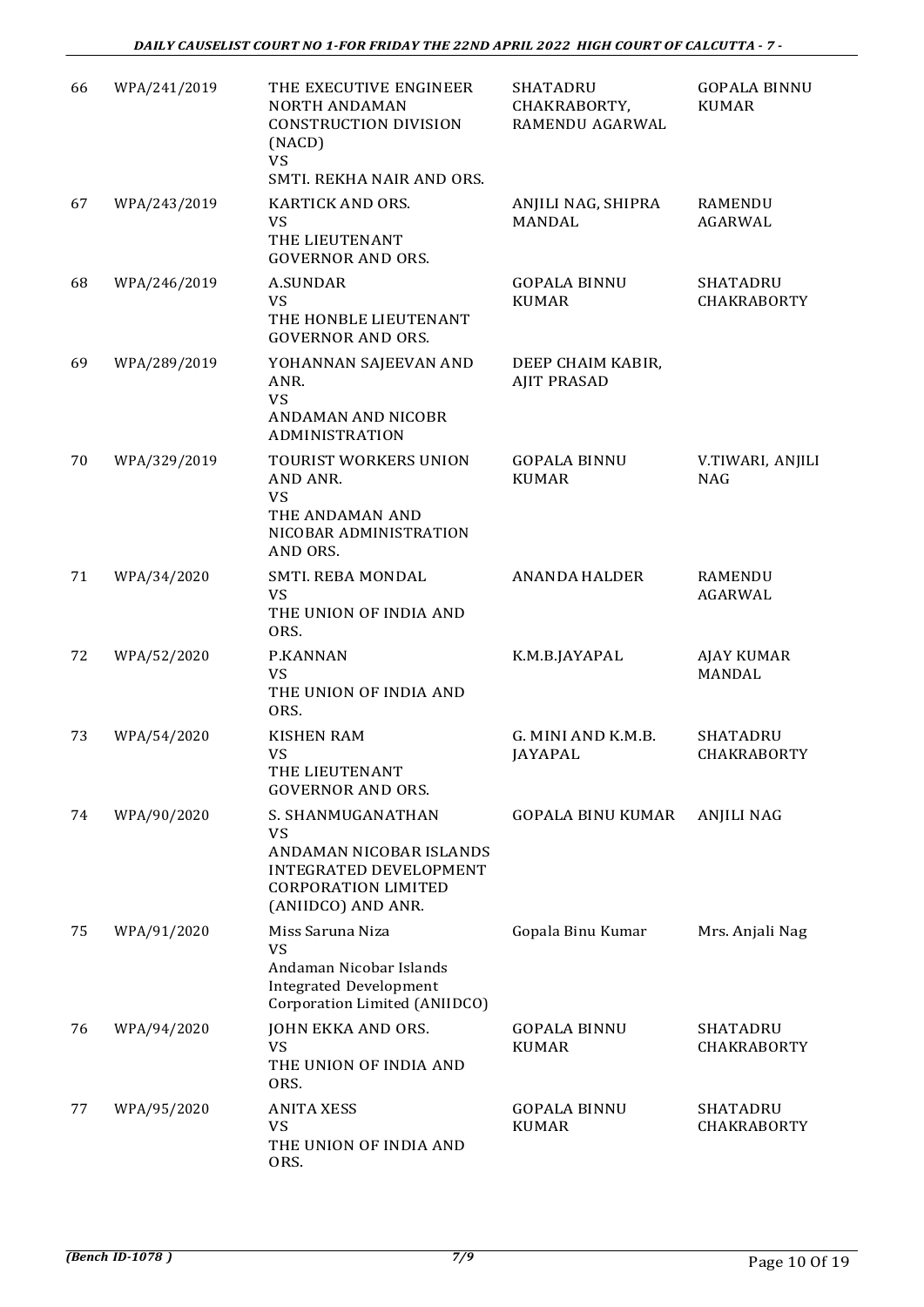#### *DAILY CAUSELIST COURT NO 1-FOR FRIDAY THE 22ND APRIL 2022 HIGH COURT OF CALCUTTA - 8 -*

| 78 | WPA/96/2020       | P.VAIKUNTA RAO<br><b>VS</b><br>THE UNION OF INDIA AND<br>ORS.                                     | <b>GOPALA BINNU</b><br><b>KUMAR</b>  | SHATADRU<br><b>CHAKRABORTY</b>        |
|----|-------------------|---------------------------------------------------------------------------------------------------|--------------------------------------|---------------------------------------|
| 79 | WPA/97/2020       | P.YADAVA RAO<br><b>VS</b><br>THE UNION OF INDIA AND<br>ORS.                                       | <b>GOPALA BINNU</b><br><b>KUMAR</b>  | <b>SHATADRU</b><br><b>CHAKRABORTY</b> |
| 80 | WPA/102/2020      | SHRI. AKSHAY PANT<br><b>VS</b><br>THE UNION OF INDIA AND<br>ORS.                                  | G. MINI AND K.M.B.<br><b>JAYAPAL</b> | M.P.KAMARAJ                           |
| 81 | WPA/105/2020      | PREM KISHEN<br><b>VS</b><br>THE ANDAMAN AND<br>NICOBAR ADMINISTRATION<br>AND ORS.                 | K.M.B.JAYAPAL,<br>G.MINI             | RAMENDU<br>AGARWAL                    |
|    | wt82 WPA/103/2020 | <b>HARISH KISHEN</b><br><b>VS</b><br>THE ANDAMAN AND<br>NICOBAR ADMINISTRATION<br>AND ORS.        | K.M.B.JAYAPAL,<br>G.MINI             | RAMENDU<br>AGARWAL                    |
|    | wt83 WPA/104/2020 | <b>RAM KISHEN</b><br><b>VS</b><br>THE ANDAMAN AND<br>NICOBAR ADMINISTRATION<br>AND ORS.           | K.M.B.JAYAPAL,<br>G.MINI             | RAMENDU<br>AGARWAL                    |
|    | wt84 WPA/106/2020 | PERNITA DEVI<br><b>VS</b><br>THE ANDAMAN AND<br>NICOBAR ADMINISTRATION<br>AND ORS.                | K.M.B.JAYAPAL,<br>G.MINI             | RAMENDU<br>AGARWAL                    |
|    | wt85 WPA/70/2021  | HAR JEEVAN RAM<br><b>VS</b><br>THE LIEUTENANT<br><b>GOVERNOR AND ORS.</b>                         | K.M.B.JAYAPAL                        | RAMENDU<br>AGARWAL                    |
|    | wt86 WPA/71/2021  | PREM KISHEN<br><b>VS</b><br>THE ANDAMAN AND<br>NICOBAR ADMINISTRATION<br>AND ORS.                 | K.M.B.JAYAPAL                        | RAMENDU<br>AGARWAL                    |
|    | wt87 WPA/72/2021  | <b>HARISH KISHEN</b><br><b>VS</b><br>THE ANDAMAN AND<br>NICOBAR ADMINISTRATION<br>AND ORS.        | K.M.B. JAYAPAL                       | RAMENDU<br>AGARWAL                    |
| 88 | WPA/107/2020      | THE EXECUTIVE ENGINEER<br><b>VS</b><br>S.MANOHARI AND ORS.                                        | <b>V.TIWARI</b>                      | <b>G.BINNU KUMAR</b>                  |
|    | wt89 WPA/117/2020 | S.MANOHARI AND ORS.<br><b>VS</b><br>THE EXECUTIVE ENGINEER,<br>PORT BLAIR NORTH<br>DIVISION, APWD | <b>GOPALA BINNU</b><br><b>KUMAR</b>  | V.TIWARI                              |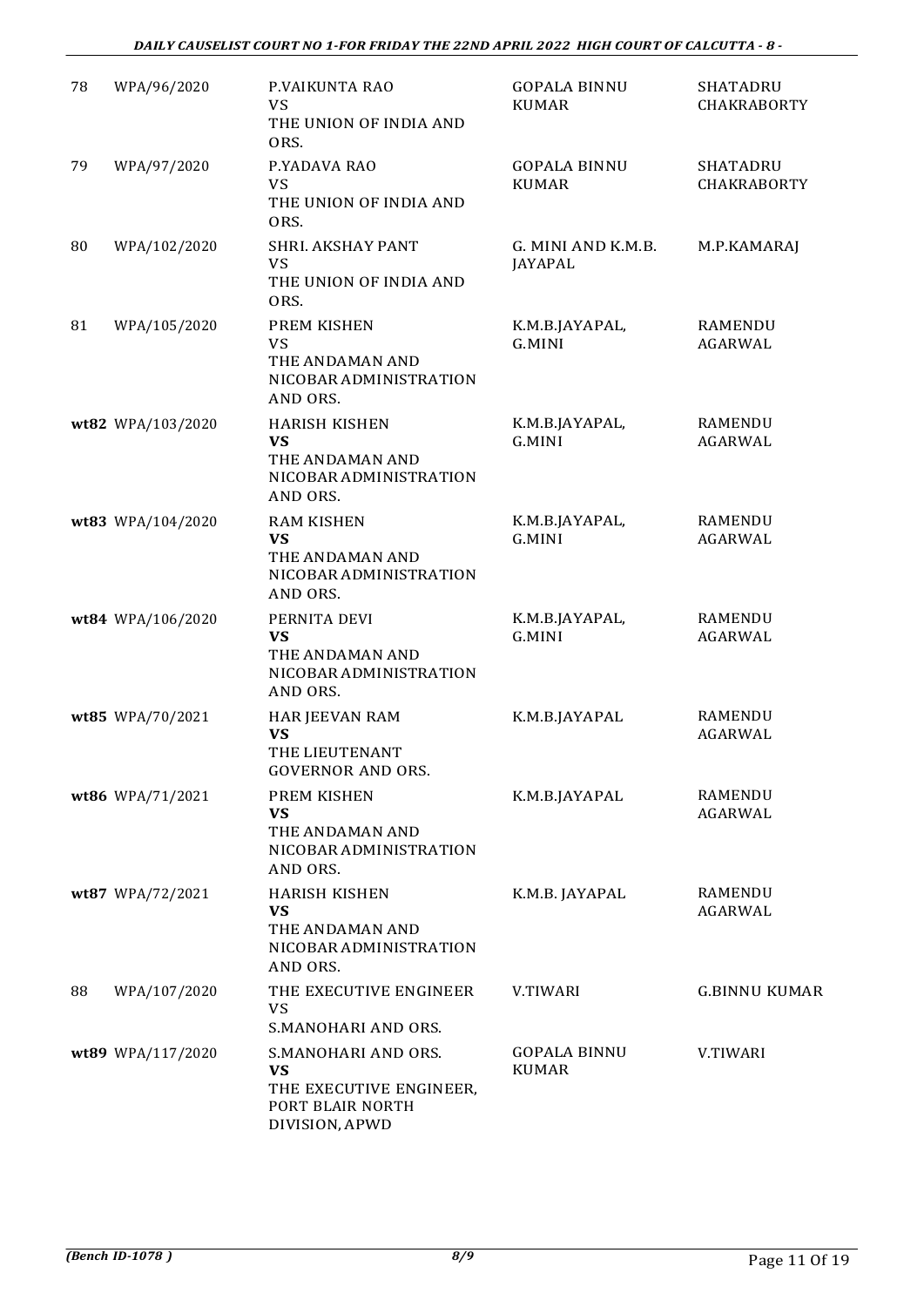| 90 | WPA/109/2020      | <b>SASI KALA</b><br>VS<br>THE UNION OF INDIA AND<br>ORS. | K.M.B.JAYAPAL,<br>G.MINI     | RAMENDU<br>AGARWAL                    |
|----|-------------------|----------------------------------------------------------|------------------------------|---------------------------------------|
|    | wt91 WPA/110/2020 | KHATHIJA<br>VS<br>THE UNION OF INDIA AND<br>ORS.         | K.M.B.JAYAPAL                | <b>RAMENDU</b><br>AGARWAL             |
| 92 | WPA/2/2021        | S.RAVINDRAN<br>VS<br>THE ADMINISTRATOR AND<br>ORS.       | ANJILI NAG, SHIPRA<br>MANDAL | <b>SHATADRU</b><br><b>CHAKRABORTY</b> |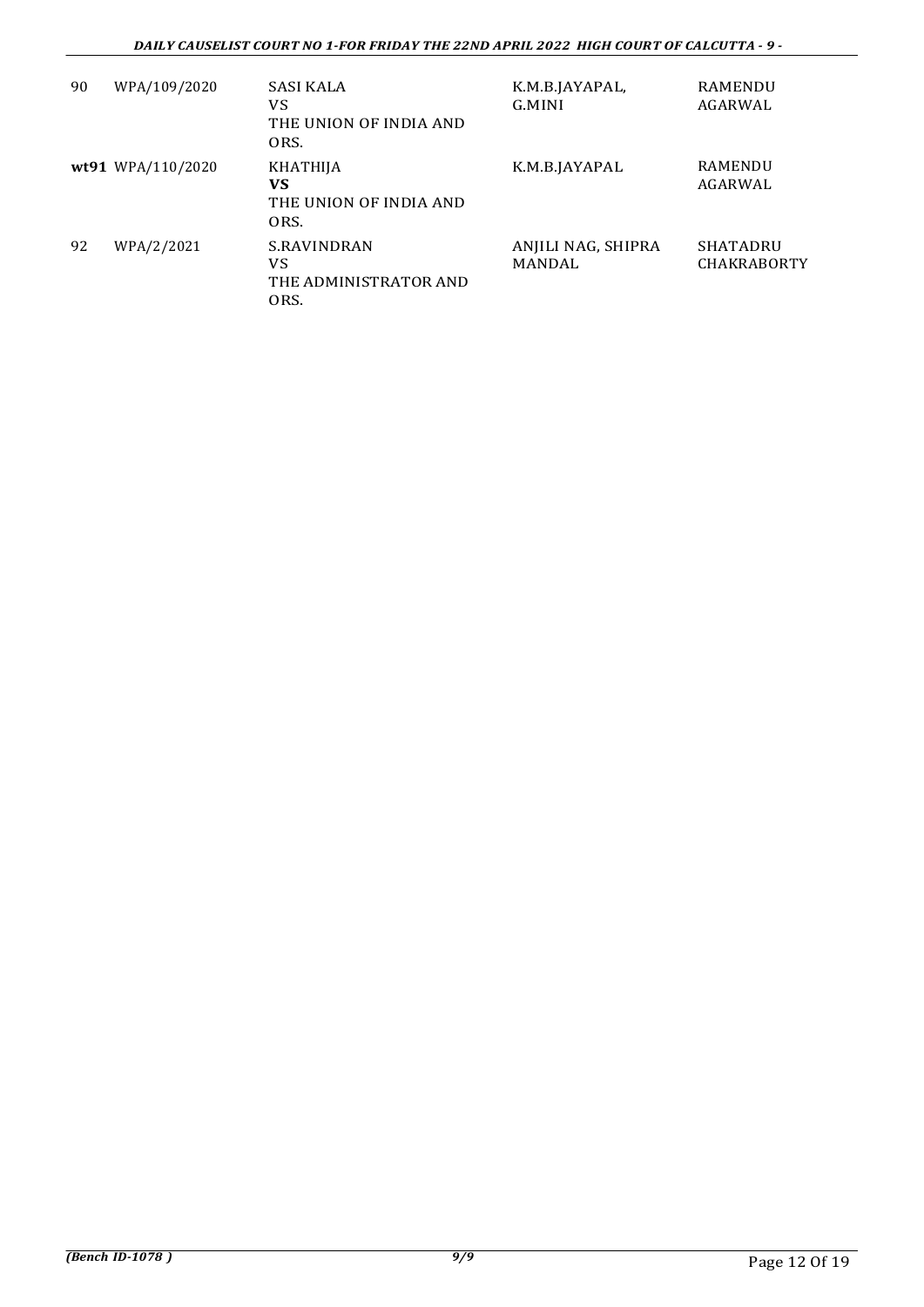

In The Circuit Bench at Port Blair

## Appellate Side

DAILY CAUSELIST For Friday The 22nd April 2022

COURT NO. 2

SINGLE BENCH (SB - XVI) AT 10:30 AM HON'BLE JUSTICE MD. NIZAMUDDIN (VIA VIDEO CONFERENCE)

FROM PRINCIPAL BENCH

### CONTEMPT APPLICATION

|    | CPAN/21/2021 | <b>SUSHEEL DIXIT</b><br>VS.<br>DILKHUSH MEENA, IAS                            | <b>GOPALA BINNU</b><br><b>KUMAR</b> | <b>RAMENDU</b><br>AGARWAL |
|----|--------------|-------------------------------------------------------------------------------|-------------------------------------|---------------------------|
| in | WPA/174/2021 | SUSHEEL DIXIT<br>VS<br>THE EXCISE<br><b>COMMISSIONER AND</b><br><b>OTHERS</b> | <b>GOPALA BINNU</b><br><b>KUMAR</b> |                           |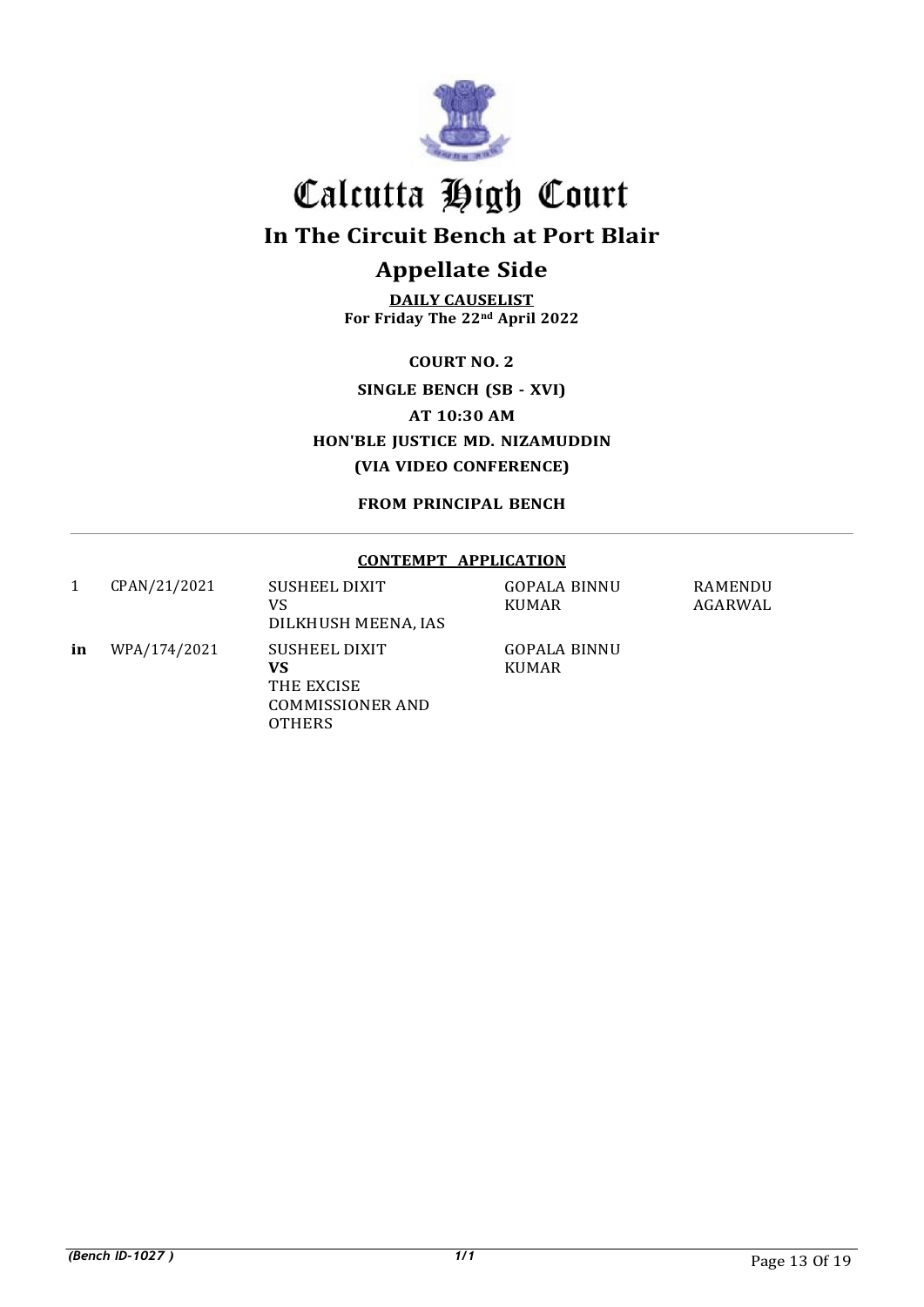

In The Circuit Bench at Port Blair

## Appellate Side

DAILY CAUSELIST For Friday The 22nd April 2022

COURT NO. 2

## SINGLE BENCH (SB)

## HON'BLE JUSTICE ANANDA KUMAR MUKHERJEE

 $\frac{1}{2}$ 

|                |                               | <b>MOTION</b>                                                                                        |                                     |                      |
|----------------|-------------------------------|------------------------------------------------------------------------------------------------------|-------------------------------------|----------------------|
| $\mathbf{1}$   | CO/23/2021                    | THE COLLECTOR LAND<br>ACQUISITION (ADM)<br><b>VS</b><br>M/S ANDAMAN TIMBER<br><b>INDUSTRIES LTD.</b> | RAMENDU AGARWAL                     | K.M.B.JAYAPAL        |
| $\overline{c}$ | CO/2/2022                     | NAMITA MISTRY AND<br><b>ANOTHER</b><br><b>VS</b><br>PARITOSH MISTRY AND<br><b>OTHERS</b>             | <b>GOPALA BINNU</b><br><b>KUMAR</b> |                      |
| 3              | CO/7/2022                     | <b>JAYA CHANDRAN</b><br><b>VS</b><br>P. RENU                                                         | <b>ANJILI NAG</b>                   |                      |
|                |                               | <b>APPLICATION</b>                                                                                   |                                     |                      |
| 4              | FAT/4/2021                    | MOHAMMED HANEEFA<br><b>VS</b><br>SARITA SUKUMARI KUJUR<br><b>ALIAS SAFEENA</b>                       | ANANDA HALDER                       | <b>ARUL PRASANTH</b> |
|                |                               | <b>CONTEMPT APPLICATION</b>                                                                          |                                     |                      |
| 5              | CPAN/28/2019<br>IN WP195/2019 | SHRI MOHAMMED SAMEER<br>AND 33 ORS.<br><b>VS</b><br><b>SUDHIR MAHAJAN</b>                            | <b>RAKESH KUMAR</b>                 |                      |
| 6              | CPAN/1/2022                   | TEENA ISLAM @ S.N.TEENA<br><b>HUDSON</b><br>VS<br>SUNEEL ACHIPAKA AND<br>ANR.                        | <b>HUDSON WILLIAM</b>               |                      |
| 7              | CPAN/4/2022                   | KANAN MONDAL AND ORS.<br><b>VS</b><br><b>RAMESH KUMAR</b>                                            | K. SABIR                            |                      |

#### FOR HEARING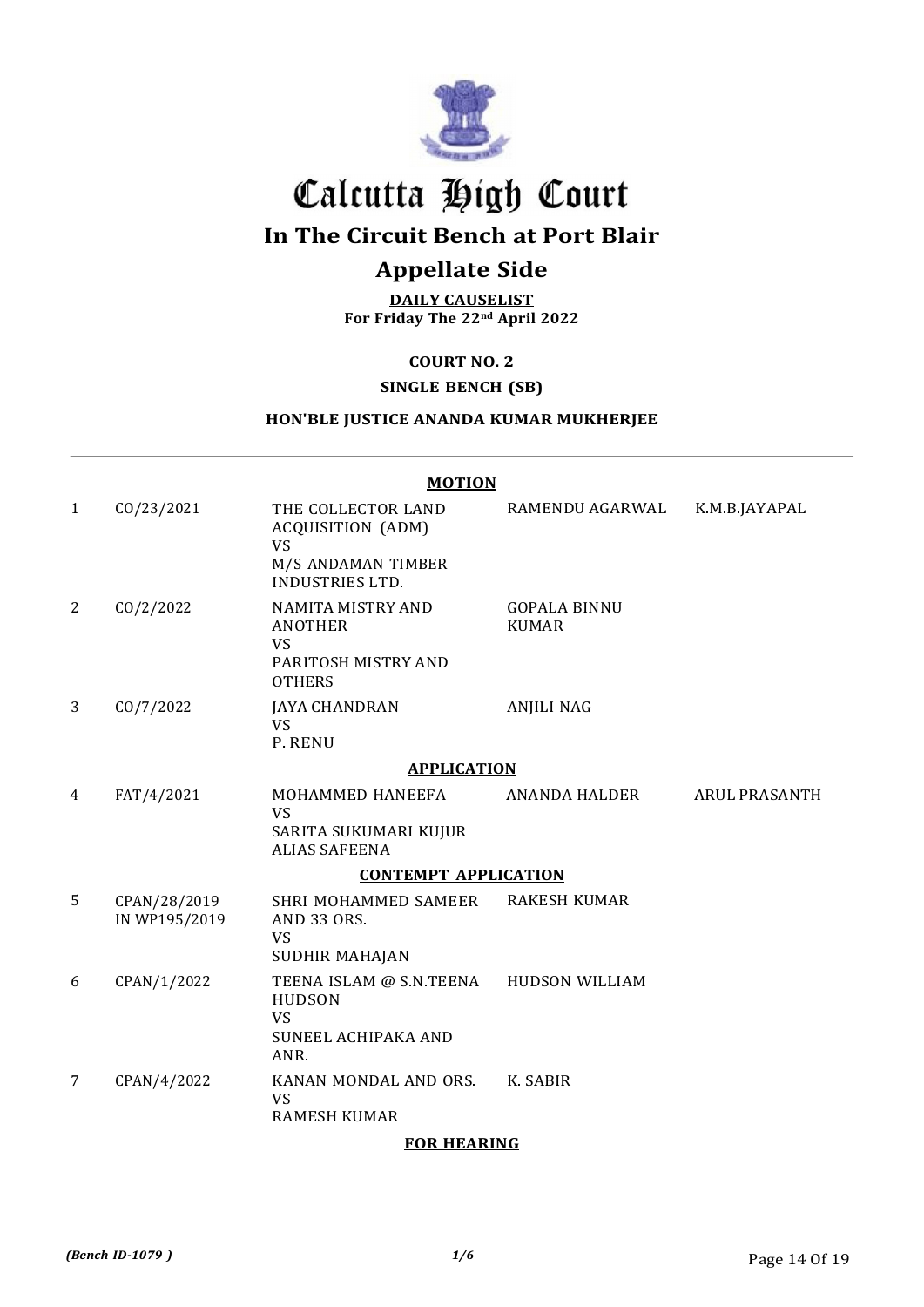| 8  | IA NO. CRAN/1/2022 THE STATE | Vs                                                                                                                                   |                                                  | <b>RAKESH PAL</b>                               |
|----|------------------------------|--------------------------------------------------------------------------------------------------------------------------------------|--------------------------------------------------|-------------------------------------------------|
|    | In CRR/12/2018               | HARISH KUMAR AND ANR.                                                                                                                |                                                  | <b>GOBIND</b>                                   |
| 9  | FMAT/3/2019                  | SABITA DEVI AND ORS.<br><b>VS</b><br>THE MANAGER AND ANR.                                                                            | K.M.B.JAYAPAL,<br>G.MINI                         | ARUL PRASANTH,<br><b>ANITHA HEGDE</b>           |
| 10 | SA/4/2019                    | <b>JAI NARAYAN SINGH</b><br><b>VS</b><br><b>BADRUDDIN AND ORS.</b>                                                                   | K.M.B.JAYAPAL                                    | N.A.KHAN                                        |
| 11 | SA/7/2019                    | <b>SUKHODA ROY</b><br><b>VS</b><br>ANWESHA SARKAR AND<br>ANR.                                                                        | <b>AJAY KUMAR</b><br><b>MANDAL</b>               | K.M.B.JAYAPAL,<br>G.MINI                        |
| 12 | CRA/12/2019                  | PRADEEP HALDER<br><b>VS</b><br>THE STATE                                                                                             | D. ILANGO AND R.<br><b>PRADEEP</b>               | A.S.ZINU                                        |
| 13 | CRR/28/2019                  | K.D.UNNITHAN<br><b>VS</b><br>THE STATE                                                                                               | <b>ANIL KUMAR</b><br><b>CHAKRABORTHY</b>         | <b>SUMIT KARMAKAR</b>                           |
| 14 | WPA/227/2019                 | A.MURUGESAN AND ORS.<br><b>VS</b><br>THE UNION OF INDIA AND<br>ORS.                                                                  | RAKESH PAL GOBIND,<br>S.C.MISHRA,<br>A.VENKATESH | TULSI LALL,<br>TASNEEM,<br><b>V.D.SIVABALAN</b> |
|    | wt15 WPA/152/2019            | ALOK KUMAR DAS AND<br>ORS.<br><b>VS</b><br>THE UNION OF INDIA AND<br>ORS.                                                            | RAKESH PAL GOBIND,<br>S.C.MISHRA                 | TULSI LALL,<br>TASNEEM,<br><b>V.D.SIVABALAN</b> |
| 16 | WPA/237/2019                 | SHRI. S. M. MUSTAFA<br><b>VS</b><br>THE ANDAMAN AND<br>NICOBAR ADMINISTRATION<br>AND ORS.                                            | G.MINI AND K.M.B.<br>JAYAPAL                     | <b>SHATADRU</b><br><b>CHAKRABORTY</b>           |
| 17 | WPA/248/2019                 | <b>A.SUNDAR</b><br>VS<br>THE HONBLE LIEUTENANT<br><b>GOVERNOR AND ORS.</b>                                                           | <b>GOPALA BINNU</b><br><b>KUMAR</b>              | <b>SHATADRU</b><br><b>CHAKRABORTY</b>           |
| 18 | WPA/263/2019                 | KUMAR HARSHAVARDHAN<br><b>VS</b><br>THE UNION OF INDIA AND<br>ORS.                                                                   | <b>KMB JAYAPAL</b>                               | TASNEEM,<br>SHATADRU<br>CHAKRABORTY             |
| 19 | WPA/267/2019                 | THE GENERAL MANAGER,<br>ANIIDCO LTD.<br><b>VS</b><br>Y. JOHN AND ORS.                                                                | ANJILI NAG,<br><b>R.PRADEEP</b>                  | <b>GOPALA BINNU</b><br><b>KUMAR</b>             |
| 20 | WPA/282/2019                 | <b>MANOJ PAUL</b><br><b>VS</b><br>THE UNION TERRITORY,<br><b>ADMINISTRATION OF</b><br>ANDAMAN AND NICOBAR<br><b>ISLANDS AND ORS.</b> | <b>IN PERSON</b>                                 | SHATADRU<br><b>CHAKRABORTY</b>                  |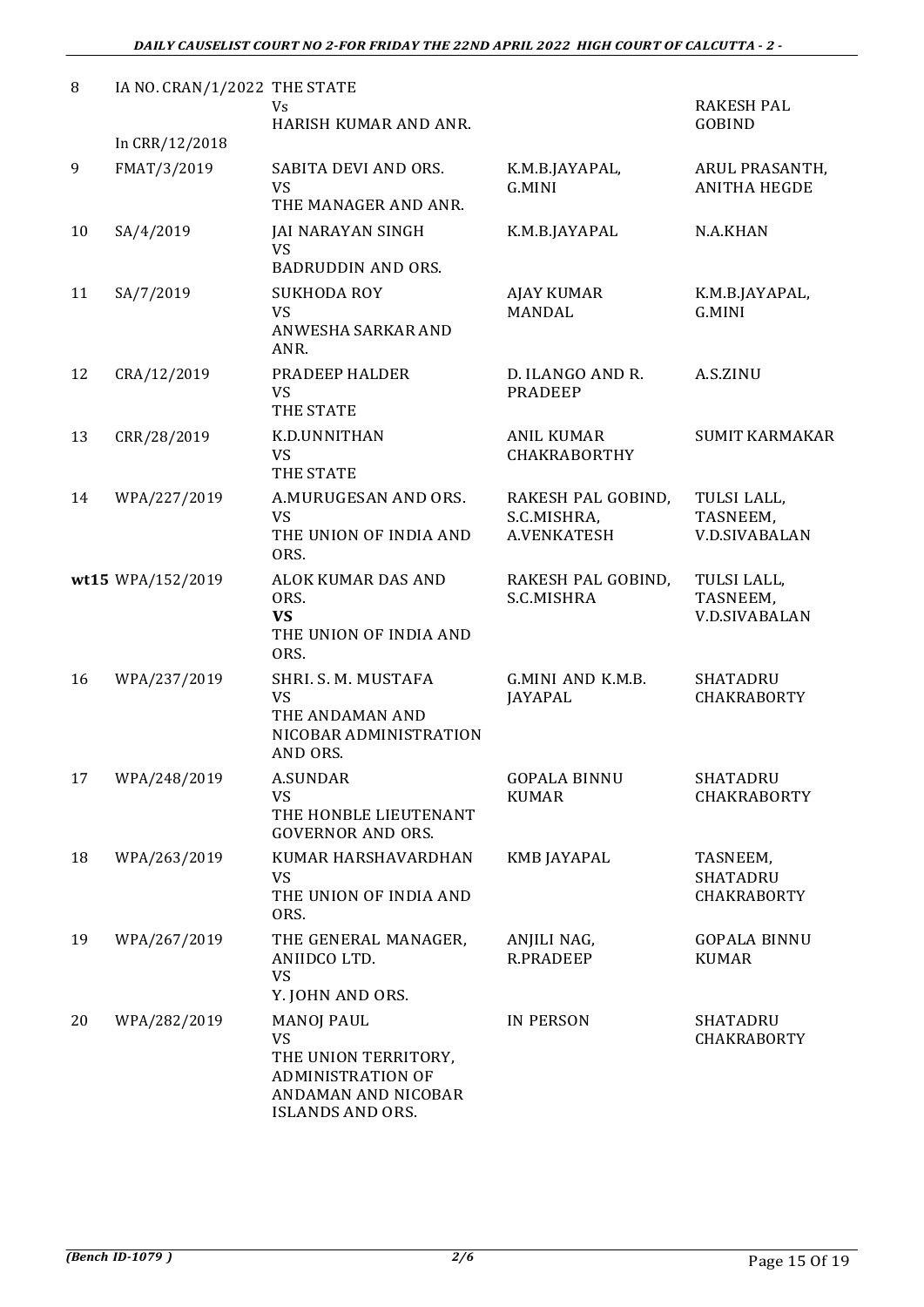| 21 | WPA/287/2019      | ISLAND TRAVELS PVT. LTD.<br><b>VS</b><br>THE ANDAMAN AND<br>NICOBAR ADMINISTRATION<br>AND ORS.                    | DEEP CHAIM KABIR,<br><b>AJITH PRASAD</b> | <b>ANJILI NAG</b>                     |
|----|-------------------|-------------------------------------------------------------------------------------------------------------------|------------------------------------------|---------------------------------------|
| 22 | CRA/1/2020        | SAROJIT KULLU<br><b>VS</b><br>THE STATE                                                                           | D.ILANGO                                 | M.P.KAMARAJ                           |
| 23 | FMA/1/2020        | <b>ARPITA GHOSH</b><br><b>VS</b><br>SHIV PRASAD AND ANR.                                                          | <b>LOKESH CHEZIAN</b>                    | S.C.MISHRA                            |
| 24 | SAT/1/2020        | M. T. SAIDU AND ORS.<br><b>VS</b><br>M/S. ANDAMAN TIMBER<br><b>INDUSTRIES LIMITED AND</b><br>ANR.                 | K. VIJAY KUMAR                           | K. M. B JAYAPAL                       |
| 25 | FMAT/2/2020       | <b>JAVED NISAR</b><br><b>VS</b><br>THE MANAGER, UNITED<br><b>INDIA INSURANCE</b><br>COMPANY LTD. AND ANR.         | K.M.B.JAYAPAL                            | N.A.KHAN, ARUL<br><b>PRASANTH</b>     |
|    | IA NO: CAN/1/2021 |                                                                                                                   |                                          |                                       |
| 26 | SAT/7/2020        | KALAIARASAN AND ORS.<br><b>VS</b><br>ASIF ALI AND ORS.                                                            | <b>ANJILI NAG</b>                        | KMB JAYAPAL                           |
| 27 | WPA/119/2020      | <b>LALTA PRASAD</b><br><b>VS</b><br>THE LIEUTENANT<br><b>GOVERNOR AND ORS.</b>                                    | <b>ANANDA HALDER</b>                     | A.K.MANDAL,<br>K.M.B.JAYAPAL          |
| 28 | WPA/121/2020      | SOBHANA KUMARI<br><b>VS</b><br>THE LIEUTENANT<br><b>GOVERNOR AND ORS.</b>                                         | <b>GOPALA BINNU</b><br><b>KUMAR</b>      | <b>SHATADRU</b><br><b>CHAKRABORTY</b> |
| 29 | WPA/137/2020      | MOHD. NASRULLAH<br><b>VS</b><br>THE COMMISSIONER,<br><b>GOOD AND SERVICE TAX</b><br>AND ORS.                      | <b>ANANDA HALDER</b>                     | A.K.MANDAL                            |
| 30 | WPA/139/2020      | <b>RITA SIL</b><br><b>VS</b><br>THE ADMINISTRATOR<br>(LIEUTENANT GOVERNOR)<br>AND ORS.                            | ANJILI NAG                               | ARUL PRASANTH                         |
|    | wt31 WPA/190/2021 | <b>RITA SIL</b><br><b>VS</b><br>THE ADMINISTRATOR<br>(LIEUTENANT GOVERNOR)<br>AND ORS.                            | ANJILI NAG                               | <b>ARUL PRASANTH</b>                  |
| 32 | WPA/149/2020      | M/S T.T. TRADING<br><b>COMPANY AND ANR.</b><br><b>VS</b><br>THE ANDAMAN AND<br>NICOBAR ADMINISTRATION<br>AND ORS. | ANJILI NAG, SHIPRA<br><b>MANDAL</b>      | <b>ARUL PRASANTH</b>                  |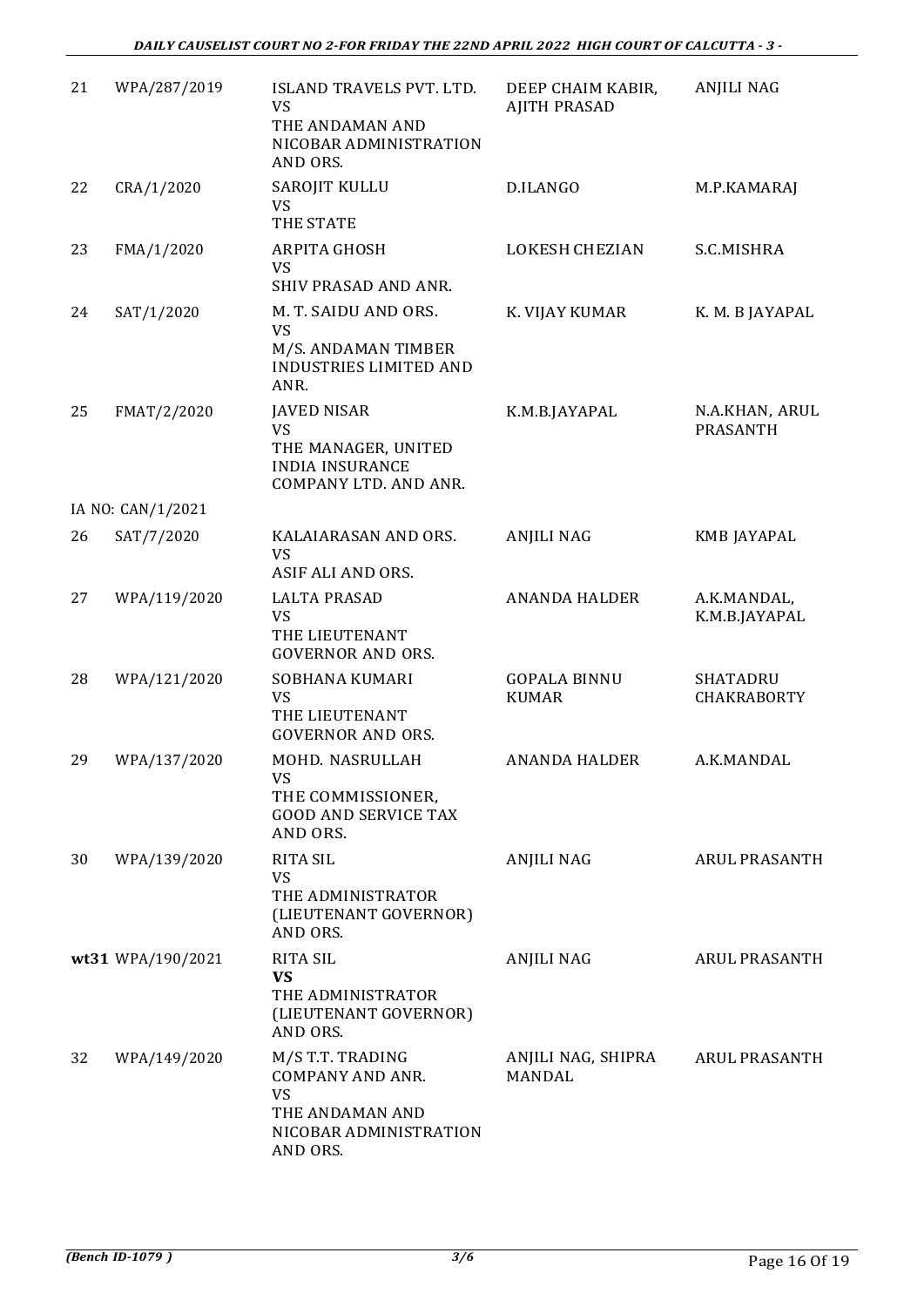| 33 | WPA/3052/2020    | PEARLESCENT MERITECH<br>PVT. LTD. AND ANR.<br><b>VS</b><br>UNION OF INDIA AND ORS.                 | <b>ANJILI NAG</b>                         | V.TIWARI                                                                 |
|----|------------------|----------------------------------------------------------------------------------------------------|-------------------------------------------|--------------------------------------------------------------------------|
| 34 | CRA/1/2021       | SAMEER MONDAL<br><b>VS</b><br>THE STATE                                                            | <b>GOPALA BINNU</b><br><b>KUMAR</b>       | A.S.ZINU                                                                 |
| 35 | SAT/3/2021       | <b>SWAPAN MISTRY</b><br><b>VS</b><br>SUDHIR CHANDRA DAS<br>AND ORS.                                | <b>ANANDA HALDER</b>                      | <b>GOPALA BINNU</b><br><b>KUMAR</b>                                      |
| 36 | CRA/18/2021      | K. DURYODHAN<br>VS<br>THE STATE AND ANOTHER                                                        | DEEP CHAIM KABIR,<br><b>AJITH PRASAD</b>  | A.S.ZINU                                                                 |
| 37 | WPA/44/2021      | ASHA, ASSISTANT<br><b>ENGINEER-I</b><br><b>VS</b><br>THE LT. GOVERNOR AND<br>ORS.                  | RAJINDER SINGH,<br><b>TAPAN KUMAR DAS</b> | <b>SHATADRU</b><br>CHAKRABORTY,<br><b>ARUL PRASANTH</b><br>K.VIJAY KUMAR |
| 38 | WPA/46/2021      | M. MEGHAVARNAM AND<br>ORS.<br><b>VS</b><br>THE DIRECTOR GENERAL<br>OF SHIPPING AND ORS.            | ANJILI NAG, SHIPRA<br><b>MANDAL</b>       | TULSI LALL,<br>A.K.MANDAL                                                |
| 39 | WPA/59/2021      | M.HEERA KUNWAR<br>VS<br>THE LIEUTENANT<br><b>GOVERNOR AND ORS.</b>                                 | K.M.B. Jayapal                            | <b>SHATADRU</b><br><b>CHAKRABORTY</b>                                    |
|    | wt40 WPA/58/2021 | KAUSHALYA DEVI<br><b>VS</b><br>THE LIEUTENANT<br><b>GOVERNOR AND ORS.</b>                          | K. M. B. JAYAPAL                          | <b>SHATADRU</b><br><b>CHAKRABORTY</b>                                    |
|    | wt41 WPA/60/2021 | PREM KUMARI<br><b>VS</b><br>THE LIEUTENANT<br><b>GOVERNOR AND ORS.</b>                             | K.M.B.JAYAPAL                             | <b>SHATADRU</b><br><b>CHAKRABORTY</b>                                    |
|    | wt42 WPA/61/2021 | PREM LALL<br><b>VS</b><br>THE LIEUTENANT<br><b>GOVERNOR AND ORS.</b>                               | K.M.B. JAYAPAL                            | <b>SHATADRU</b><br>CHAKRABORTY                                           |
|    | wt43 WPA/62/2021 | DEEPAK LALL<br><b>VS</b><br>THE LIEUTENANT<br><b>GOVERNOR AND ORS.</b>                             | K.M.B.JAYAPAL                             | <b>SHATADRU</b><br><b>CHAKRABORTY</b>                                    |
|    | wt44 WPA/65/2021 | KAILASH KUMARI<br><b>VS</b><br>THE LIEUTENANT<br><b>GOVERNOR AND ORS.</b>                          | K.M.B JAYAPAL                             | <b>SHATADRU</b><br><b>CHAKRABORTY</b>                                    |
| 45 | WPA/74/2021      | N. R. SUDHEER KUMAR<br>AND ORS.<br><b>VS</b><br>THE HON'BLE LIEUTENANT<br><b>GOVERNOR AND ORS.</b> | <b>GOPALA BINNU</b><br><b>KUMAR</b>       | SHATADRU<br><b>CHAKRABORTY</b>                                           |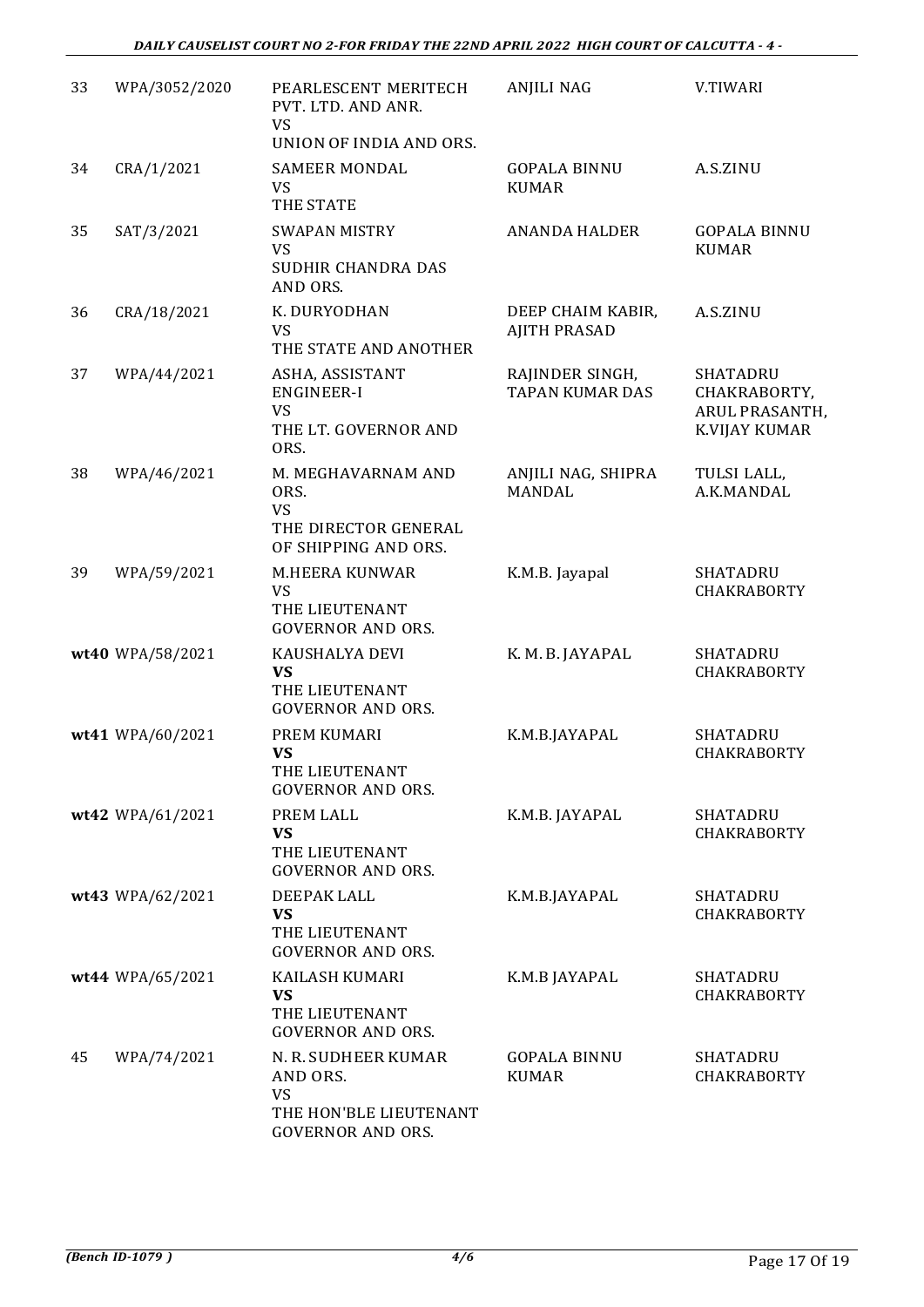| 46 | WPA/76/2021  | <b>RAM BHAJAN</b><br><b>VS</b><br>THE LIEUTENANT                                                                              | K.M.B JAYAPAL                           | SHATADRU<br><b>CHAKRABORTY</b>                               |
|----|--------------|-------------------------------------------------------------------------------------------------------------------------------|-----------------------------------------|--------------------------------------------------------------|
| 47 | WPA/126/2021 | <b>GOVERNOR AND ORS.</b><br>SMTI. PAVITRA KUMARI<br><b>VS</b><br>THE ANDAMAN AND<br>NICOBAR ADMINISTRATION<br>AND ORS.        | K.M.B.JAYAPAL AND<br>G. MINI            | <b>RAMENDU</b><br>AGARWAL, G.BINNU<br><b>KUMAR</b>           |
| 48 | WPA/135/2021 | <b>GANGA DIN</b><br><b>VS</b><br>THE ANDAMAN AND<br>NICOBAR ADMINISTRATION<br>AND ORS.                                        | K.M.B.JAYAPAL,<br>G.MINI                | <b>AJAY KUMAR</b><br><b>MANDAL</b>                           |
| 49 | WPA/150/2021 | SMTI. E. SHYAMALA<br><b>VS</b><br>THE TEHSILDAR AND ORS.                                                                      | VISHAL KR. BISWAS,<br><b>ANJILI NAG</b> | <b>SHATADRU</b><br><b>CHAKRABORTY</b>                        |
| 50 | WPA/194/2021 | ANDAMAN SARVAJANIK<br>NIRMAN VIBAGH MAZDOOR<br><b>SANGH AND ANOTHER</b><br><b>VS</b><br>THE LT. GOVERNOR AND<br><b>OTHERS</b> | <b>G.BINNU KUMAR</b>                    | SALIM MOHAMMED<br><b>V.D.SIVABALAN</b>                       |
| 51 | WPA/199/2021 | SHONA LAVALAI ROY AND<br><b>ANOTHERS</b><br><b>VS</b><br>THE ANDAMAN AND<br>NICOBAR ADMINISTRATION<br><b>AND OTHERS</b>       | KMB JAYAPAL, G MINI                     | <b>ARUL PRASANTH</b>                                         |
| 52 | WPA/222/2021 | P.AMEENA KUTTY<br><b>VS</b><br>ANDAMAN AND NICOBAR<br><b>ADMINISTRATION AND</b><br>ORS.                                       | MOHAMMED<br><b>TABRAIZ</b>              | <b>RAMENDU</b><br><b>AGARWAL</b>                             |
| 53 | WPA/245/2021 | DR.MANGESH ANANDRAO<br><b>BANKAR</b><br>VS<br>THE CHAIRMAN, ANIMERS                                                           | <b>GOPALA BINNU</b><br><b>KUMAR</b>     | <b>RAMENDU</b><br><b>AGARWAL</b>                             |
| 54 | WPA/252/2021 | M/S SREEHRI FABRICATOR<br><b>AND ANR</b><br><b>VS</b><br>UNION OF INDIA AND ORS.                                              | <b>ABIR LAL</b><br>CHAKRAVORTI          |                                                              |
| 55 | WPA/255/2021 | <b>KALPANA GOLDER</b><br><b>VS</b><br>THE ANDAMAN AND<br>NICOBAR ADMINISTRATION<br><b>AND OTHERS</b>                          | <b>GOPALA BINNU</b><br><b>KUMAR</b>     | <b>SHATADRU</b><br>CHAKRABORTY,<br><b>RAMENDU</b><br>AGARWAL |
| 56 | WPA/256/2021 | <b>SHANKER CH. DAS</b><br>VS<br>THE ANDAMAN AND<br>NICOBAR ADMINISTRATION<br><b>AND OTHERS</b>                                | <b>GOPALA BINNU</b><br><b>KUMAR</b>     | <b>SHATADRU</b><br><b>CHAKRABORTY</b>                        |